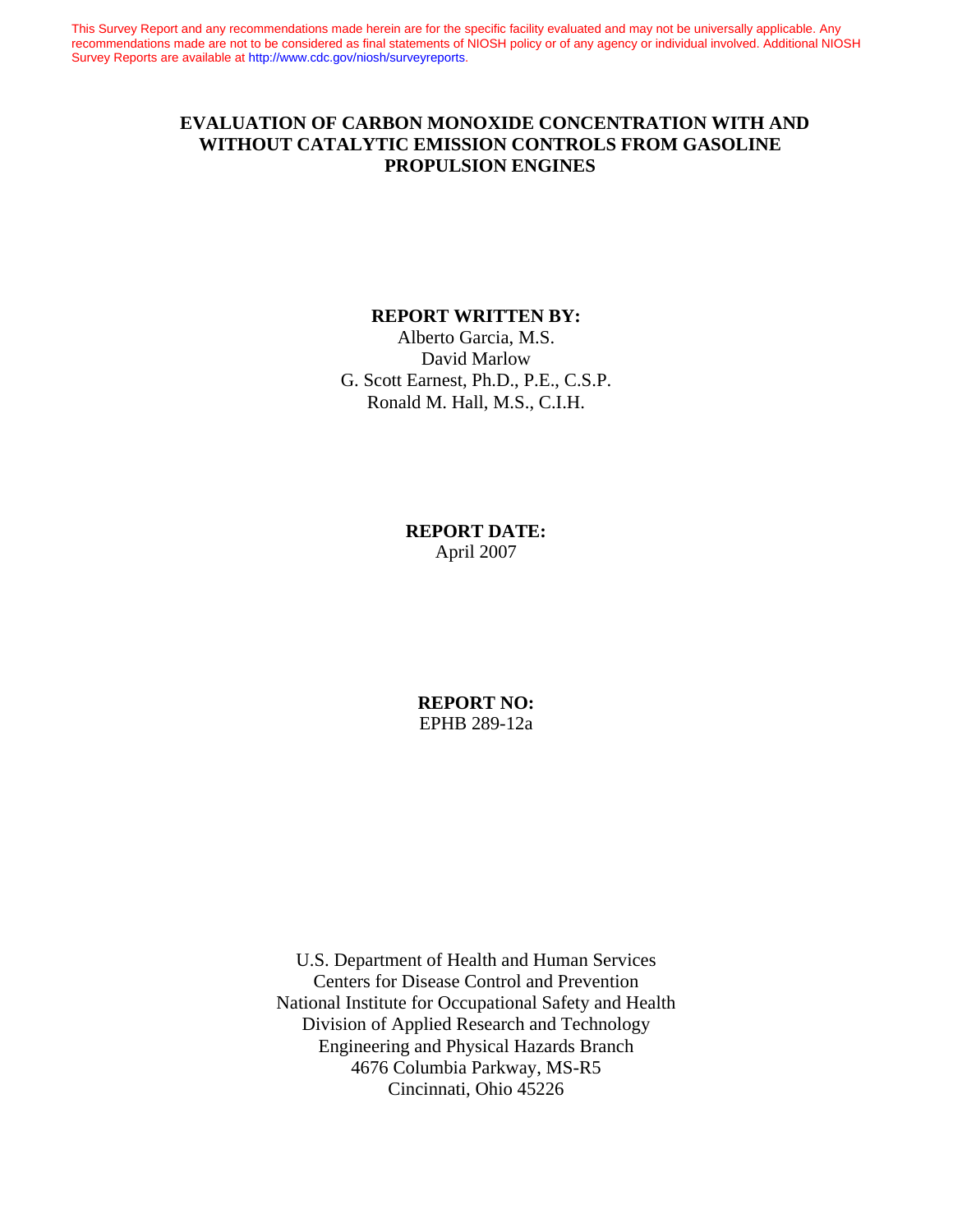SITES SURVEYED: Punta Gorda, FL

SIC CODE: N/A

SURVEY CONDUCTED BY: Alberto Garcia, NIOSH

EMPLOYEE REPRESENTATIVE CONTACTED:

SURVEY DATE: December 11-13, 2006

 Dave Marlow, NIOSH Dan McCormick, USCG

Rich Waggoner – Director of Environmental Activities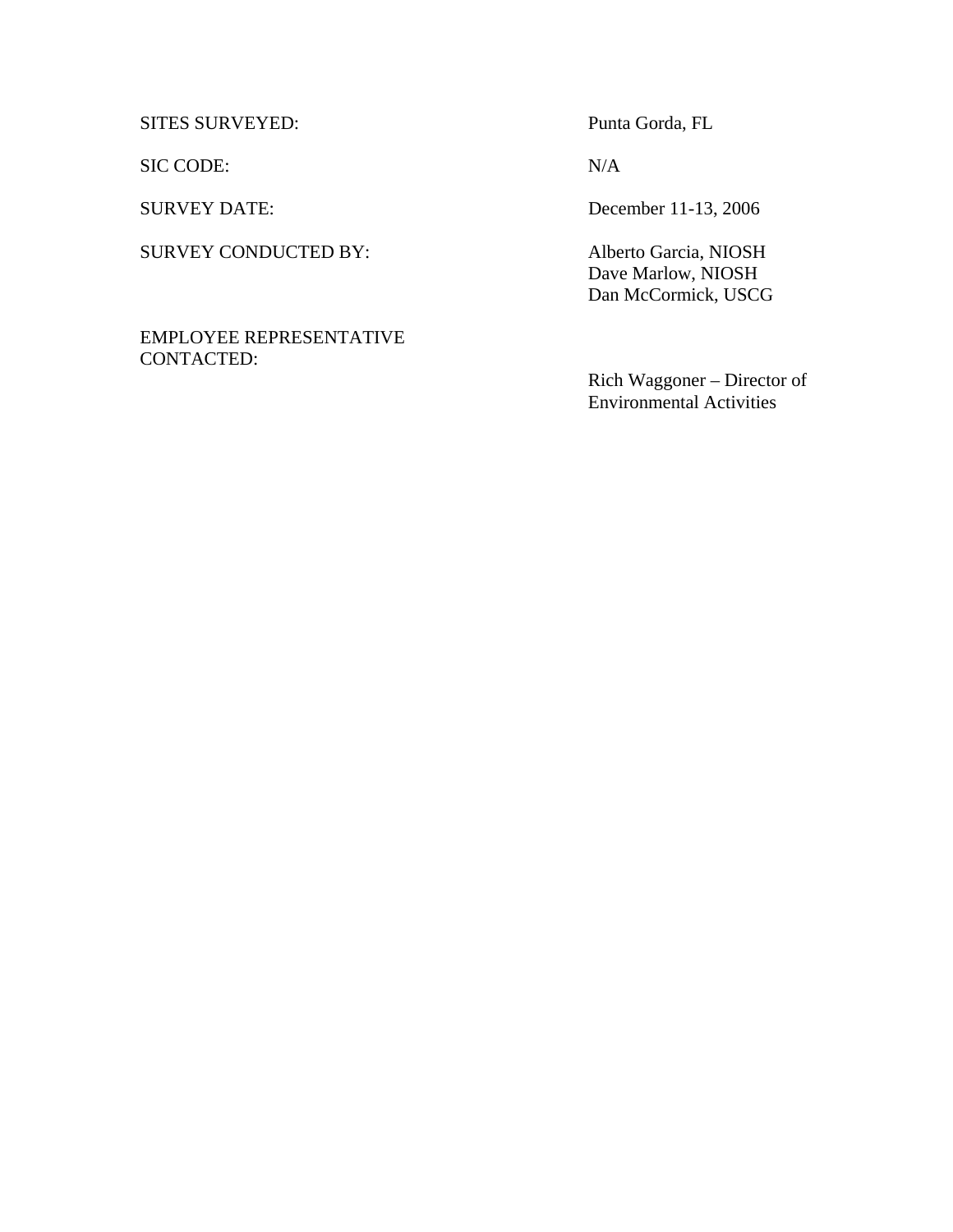## **DISCLAIMER**

Mention of any company or product does not constitute endorsement by the Centers for Disease Control and Prevention (CDC), National Institute for Occupational Safety and Health (NIOSH).

The findings and conclusions in this report are those of the authors and do not necessarily represent the views of the National Institute for Occupational Safety and Health.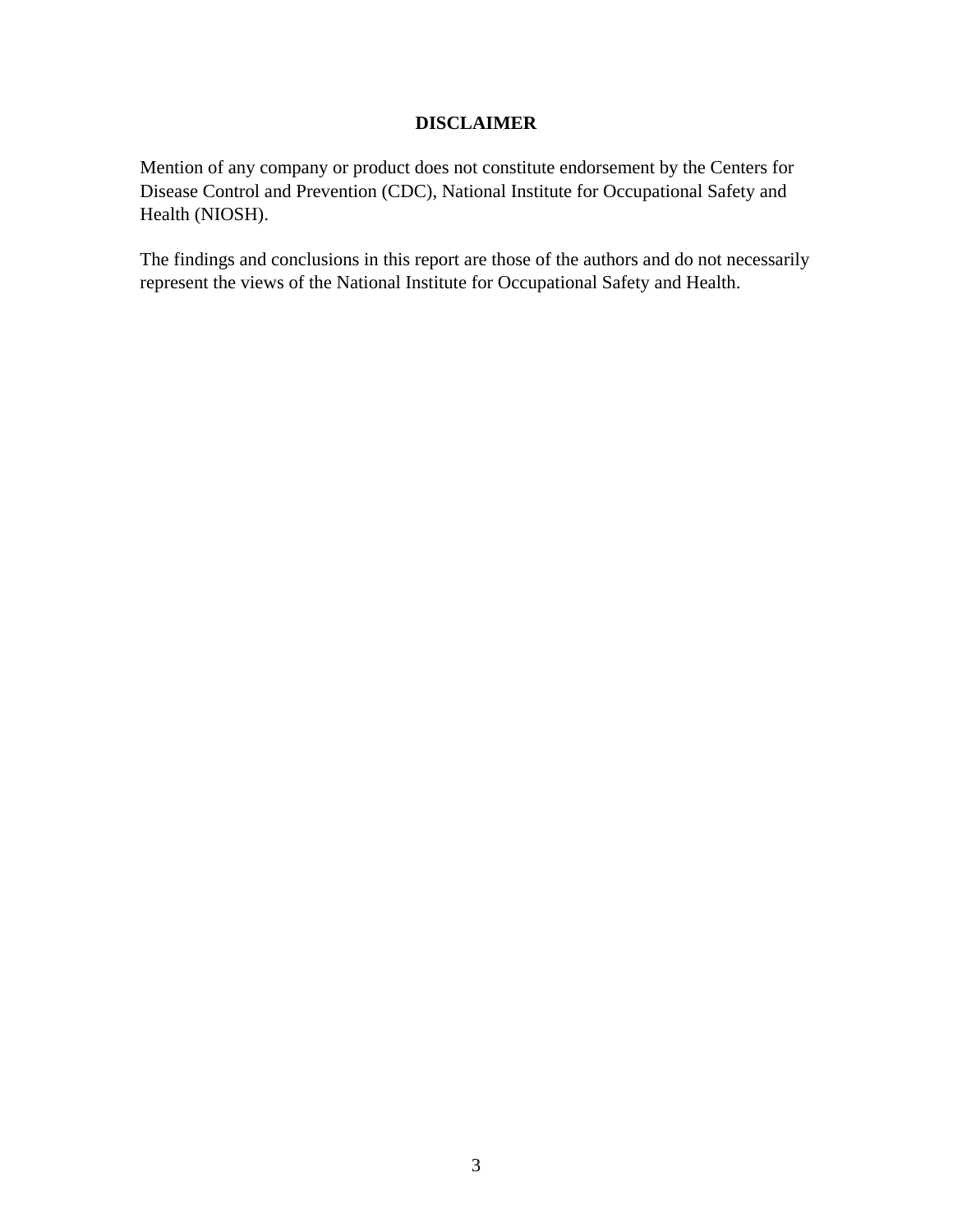#### **EXECUTIVE SUMMARY**

National Institute for Occupational Safety and Health (NIOSH) researchers evaluated carbon monoxide (CO) emissions and exposures on a ski boat in Punta Gorda, Florida. This evaluation was conducted under an interagency agreement between the U.S. Coast Guard's Office of Boating Safety and NIOSH to evaluate the CO concentrations before and after installing a production catalytic control device to reduce CO concentrations. This catalytic control device was manufactured by Indmar Marine Engines. Similar NIOSH surveys regarding houseboats and other types of recreational boats have been conducted and are described in separate reports. The evaluated boat was propelled by a gasoline-powered engine and could be configured with and without the catalytic converter depending on the evaluation.

The boat was evaluated while stationary and at multiple speeds, ranging from 5 to 45 miles per hour (Open throttle). CO concentrations were measured by multiple real-time instruments, which were placed at different locations on the boats. A five gas emissions analyzer was also used to quantify CO emissions from cold crank start at the slip.

The Indmar system significantly reduced CO exposures to boat occupants during the current evaluation. For most conditions, a reduction above 90% was observed when compared to a standard exhaust system. This catalytic technology can greatly reduce the CO poisoning hazard to occupants of boats that have gasoline-powered engines. This study specifically evaluated the performance of the Indmar technology designed to reduce CO emissions and protect boat occupants. Engine performance did not seem to be affected by the incorporation of the catalytic converter in the exhaust manifold. The boat with and without the catalytic control device was able to reach the same top speed  $(45)$ mph) in about the same amount time. The performance of the Indmar technology was impressive and has the potential of preventing CO poisonings in a variety of settings. Due to the reduction achieved with this technology, the use of these engines with catalyst will reduce CO exposures for people engaging in water sports activities behind the boat as well as boat occupants.

The performance of the Indmar system was impressive with CO emissions directly into the exhaust opening of approximately 800 ppm and below for a fully warmed engine. CO concentrations are typically higher at the stern of the boat and become gradually lower toward the front of the boat. In order to ensure that the systems operate effectively, boat owners and operators should ensure that they follow all manufacturers' recommendations with regard to routine maintenance and replacement schedules.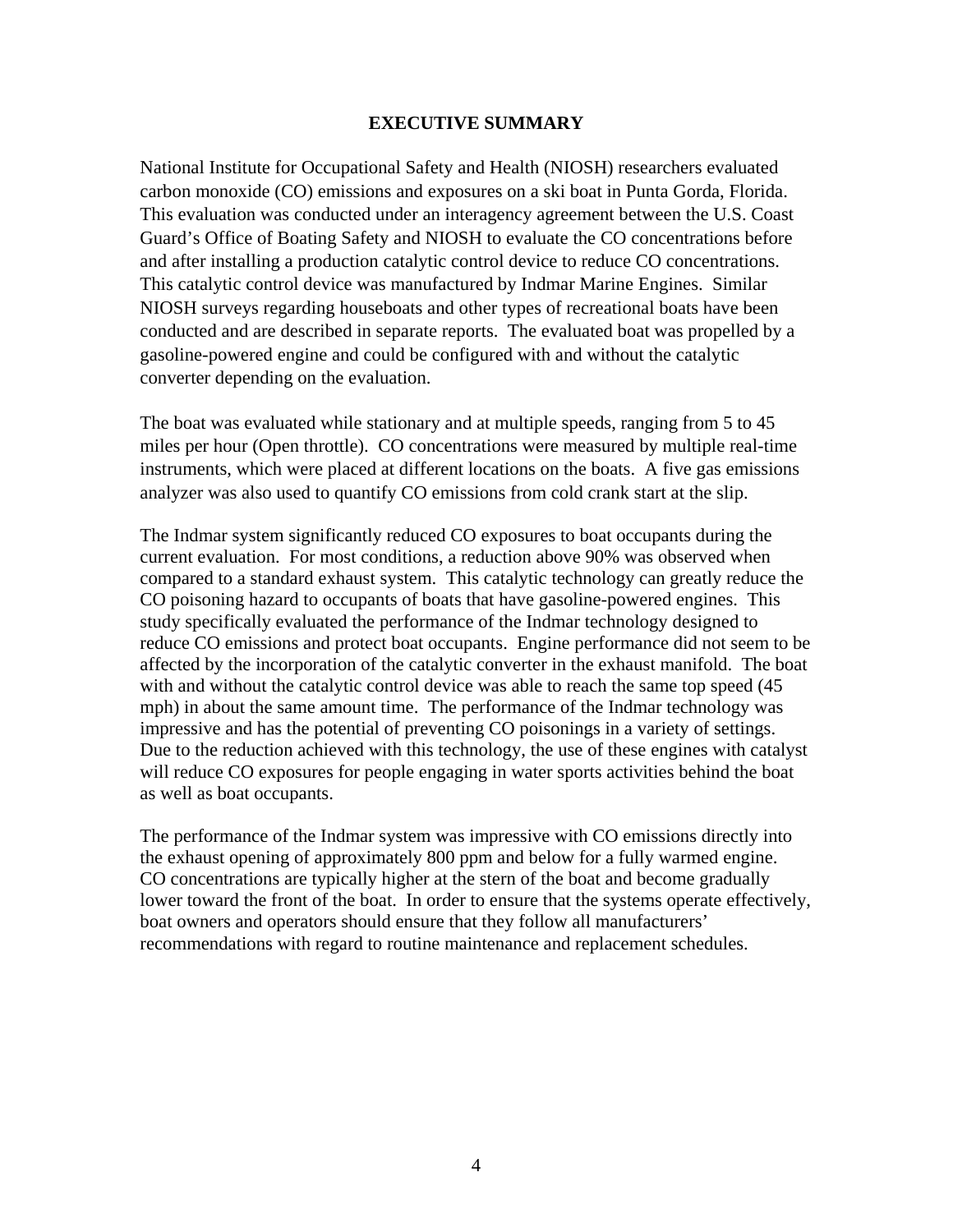### **BACKGROUND**

On December 11 through 13, 2006, researchers from the National Institute for Occupational Safety and Health (NIOSH) working with the U.S. Coast Guard evaluated carbon monoxide (CO) emissions and exposures on a ski boat in Punta Gorda, Florida. This evaluation was conducted under an interagency agreement between the U.S. Coast Guard's Office of Boating Safety and NIOSH to evaluate the CO reduction achieved after installing a production catalytic control device manufactured by Indmar Marine Engines. Similar NIOSH surveys regarding houseboats and other types of recreational boats have been conducted and are described in separate reports. The evaluated boat was propelled by a gasoline-powered engine and could be configured with and without the catalytic converter depending on the evaluation. This report provides background information and describes the study methods, results, discussion, conclusions, and recommendations.

#### *NIOSH Studies*

In spring 2002, working with the United States Coast Guard, NIOSH researchers analyzed CO emissions and exposures on approximately twenty-five recreational boats in Nevada, Arizona, and North Carolina. The evaluated recreational boats (spanning from new to 27 years old) included ski boats, cabin cruisers, deck boats, fishing boats, and personal watercraft, all of which used gasoline powered propulsion engines. Many of the cabin cruisers also used gasoline-powered generators to provide electricity [Earnest, Echt, et al. 2003]

Air sampling for CO was performed for both stationary and underway boats with speeds ranging from 2.5 to 25 miles per hour. Electrochemical CO monitors were placed at various locations inside and on the stern of the boat. Additional monitors were located 8 to 12 feet behind the boat.

Under stationary conditions the CO concentrations were relatively high. ToxiUltra monitor measurements ranged from 500 to 1,000 ppm at the stern and less than 20 ppm in the interior of most boats. Cabin cruiser measurements ranged from 800 to 1,000 ppm on the lower deck and less than 15 ppm in the interior. The upper limit for the ToxiUltra CO monitors is approximately 1,000 ppm and may have been exceeded at times. CO concentrations were significantly lower when the boat was moving than when it was stationary. The highest concentrations were at the boats' stern and lowest were in the interior of the boat. CO concentrations were lower on boats with cleaner burning outboard engines and with increasing boat and wind velocities [Earnest, Echt, et al. 2003].

Approximately 90% of the boats evaluated in this study had potentially hazardous CO concentrations. The authors recommended the use of cleaner burning outboard engines, catalyst development for gasoline-powered, inboard or stern-drive engines, care when operating the boats below 5mph, and alternative ventilation systems for generator exhaust such as the vertical stack [Earnest, Echt, et al. 2003].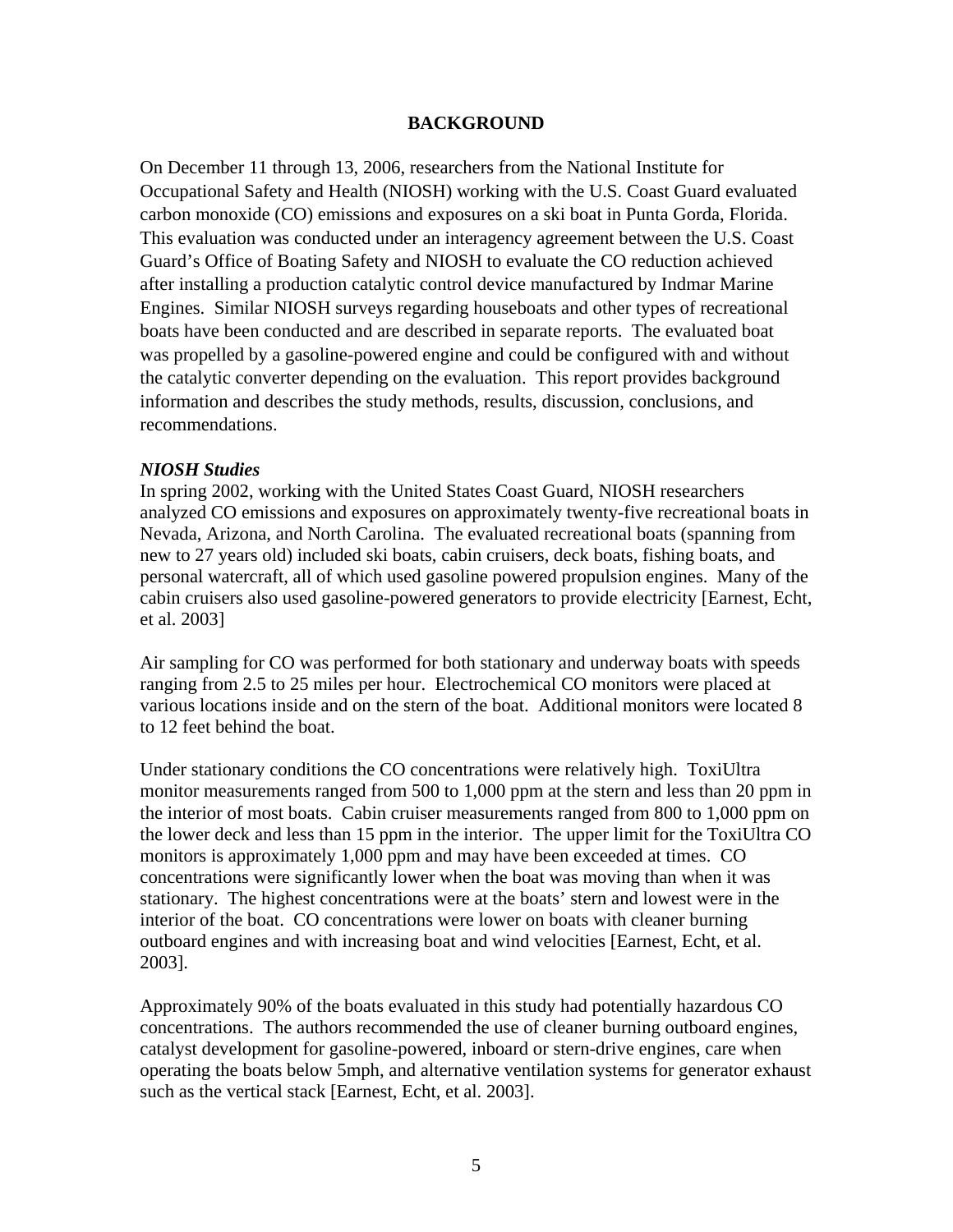## *USCG/ABYC Carbon Monoxide Safe Distance Study*

In the fall of 2003, the United States Coast Guard and American Boat and Yacht Council (USCG/ABYC) conducted a subsequent study of CO exposures from a single gasoline powered ski boat. The study was designed to determine the minimum safe distance to tow people behind an engine that generated a relatively large, representative quantity of CO. Tests were conducted using a 19-foot Correct Craft ski boat having a 350 cubic inch V-8 carbureted inboard engine. The ski boat towed a 10.5 ft Boss Boat Hardbody equipped with two ToxiUltra CO detectors at two and five feet above the water [USCG/ABYC 2003].

The main test variables were boat speed and distance from the stern. Data was not collected when wind speeds exceeded 5 mph. Concentration levels of CO were recorded at boat speeds of 7.5, 10, 20 and 25 mph and distances of 20, 40, 60, and 80 ft behind the transom of the tow boat [USCG/ABYC 2003].

The study showed that CO concentrations were the highest above the stern seat of the ski boat, near the water, and at slow boat speeds. The CO concentrations were greater at 2 feet compared to 5 ft above the water. CO concentrations were highest at 20 ft behind the tow boat. At distances beyond 20 ft the CO concentrations remained consistent at approximately 35 ppm. In general, the highest CO concentrations were at the ski boat's stern seat, at 2 ft above the water, and at distances of 20 ft or less. There was no need for concern at 5 feet above the water level at distances of 60 ft and beyond. CO concentrations at this level were low enough for the safe enjoyment of recreational water sport activities [USCG/ABYC 2003].

## *"Fresh Air Exhaust (FAE)™" CO Study*

The manufacturer of "Fresh Air Exhaust (FAE)"™ collected data to better understand the potential risks for CO exposure on boat occupants and towed persons and to evaluate the performance of FAE in reducing CO exposures. Their experiments evaluated CO concentrations near two ski boats: a 1988 Correct Craft Ski Nautique with a 351 CID carbureted gasoline engine and a 2001 Tige' 20i with a 351 CID throttle body fuel injected engine [Mann 2004].

Measurements were collected on ToxiUltra CO monitors located 21 in. above the swim platform, on the transom, and on the back seat of each boat. Other monitors were mounted on a 16 ft Hobie Cat sailboat, at approximately 10 ft aft (off center to simulate the position of a wake surfer) and 100 ft aft at locations 2 ft and 5 ft above the water level. If the wind speed exceeded 5mph, measurements were not taken [Mann 2004].

Results from the Ski Nautique measurements indicated that at 5mph the CO concentration near the rear seat of the boat was 1 ppm average  $\frac{1}{3}$  ppm peak. At 10 mph CO concentrations in the same location were 10 ppm / 50 ppm peak. CO measurements near the transom were significantly higher. At 10 mph, average CO measurements 100 feet behind the boat and in the "wake surf" zone were approximately 1 ppm. During wake surfing, boat occupants had a greater risk of CO exposure than the wake surfers.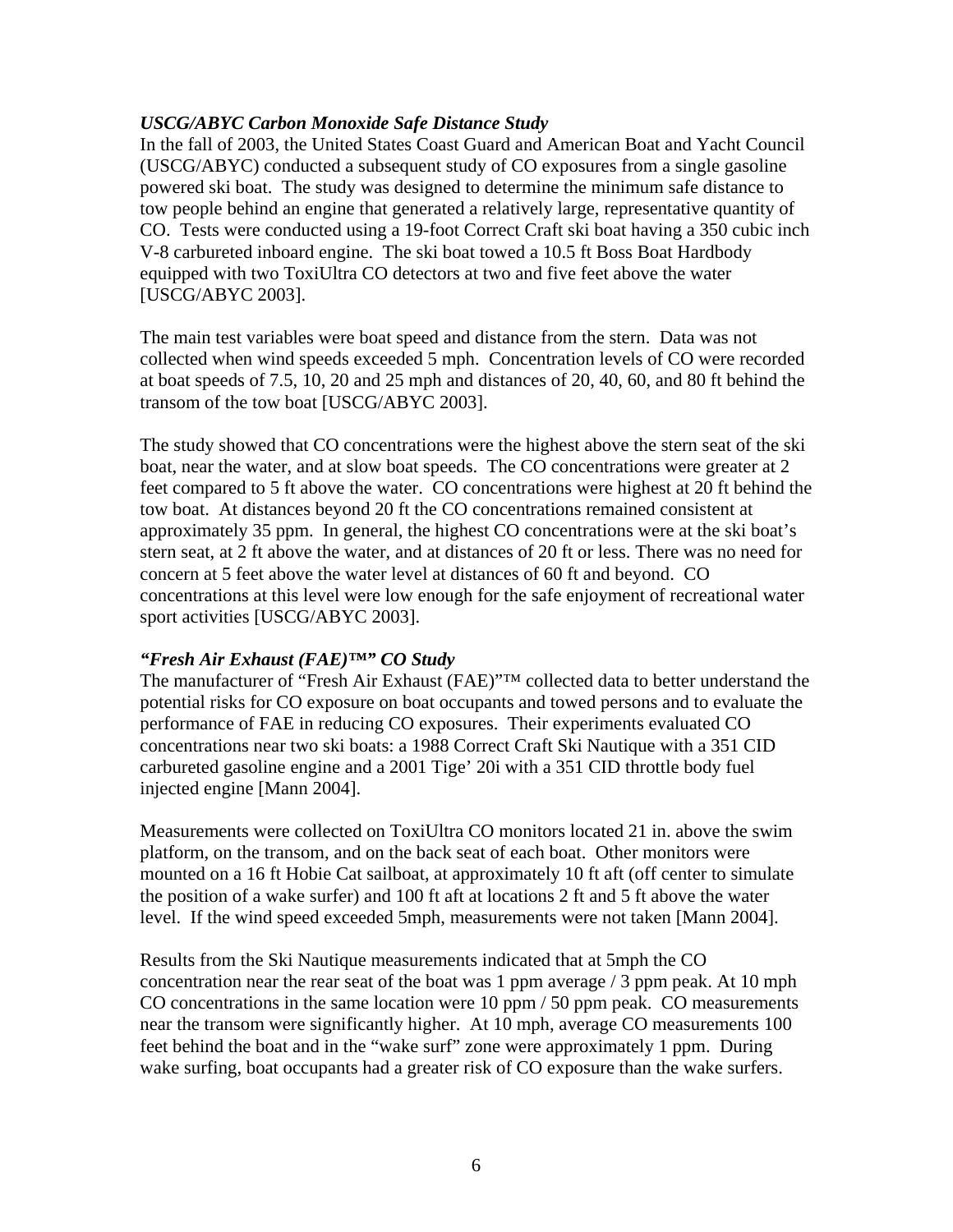CO measurements near the 2001 Tige' 20i at 10 and 20 mph at distances 60' and 80' feet behind the transom consistently reported CO concentrations of 0 ppm [Mann 2004].

The FAE manufacturer concluded that at 5mph, FAE greatly reduced the risk of CO exposure on the swim platform of the boat, with a reduction up to 98% at the transom and minimal CO concentrations within the boat. At the same speed, the FAE increased some of the CO concentrations behind the boat. At 10 mph and 20 mph CO concentrations were minimal at all measured locations inside and behind the boat. The FAE manufacturer theorized that wet scrubbing may reduce the overall levels of CO released into the air [Mann 2004].

The purpose of this study was to evaluate CO concentrations on and around two recreational boats when equipped with production catalytic converters on the exhaust manifold and without the previous mentioned control.

## *Carbon Monoxide Symptoms and Exposure Limits*

CO is a lethal poison, produced when fuels such as gasoline or propane are burned. It is one of many chemicals found in engine exhaust, which results from incomplete combustion. Because CO is a colorless, odorless, and tasteless gas, it may overcome the exposed person without warning. The initial symptoms of CO poisoning may include headache, dizziness, drowsiness, or nausea. Symptoms may advance to vomiting, loss of consciousness, and collapse if prolonged or high exposures are encountered. If the exposure level is high, loss of consciousness can occur without other symptoms. Coma or death can occur if high exposures continue [NIOSH 1972; NIOSH 1977; NIOSH 1979]. The display of symptoms varies widely from individual to individual, and may occur sooner in susceptible individuals, such as young or aged people, people with preexisting lung or heart disease, or those living at high altitudes [Proctor, Hughes, et al. 1988; ACGIH 1996; NIOSH 2000].

Exposure to CO limits the ability of blood to carry oxygen to tissues because it binds with the hemoglobin to form COHb. Blood has an estimated 210–250 times greater affinity for CO than oxygen; thus, the presence of CO in the blood interferes with oxygen uptake and delivery to the body [Forbes, Sargent, et al. 1945].

Although NIOSH typically focuses on occupational safety and health issues, the Institute is a public health agency and cannot ignore the overlapping exposure concerns between marine workers and boat passengers in this type of setting. NIOSH researchers have done a considerable amount of work related to controlling CO exposures in the past [Ehlers, McCammon, et al. 1996; Earnest, Mickelsen, et al. 1997; Kovein, Earnest, et al. 1998].

## *Exposure Criteria*

Occupational criteria for CO exposure are applicable to U.S. National Park Service (USNPS) and concessionaire employees who have been shown to be at risk of boat-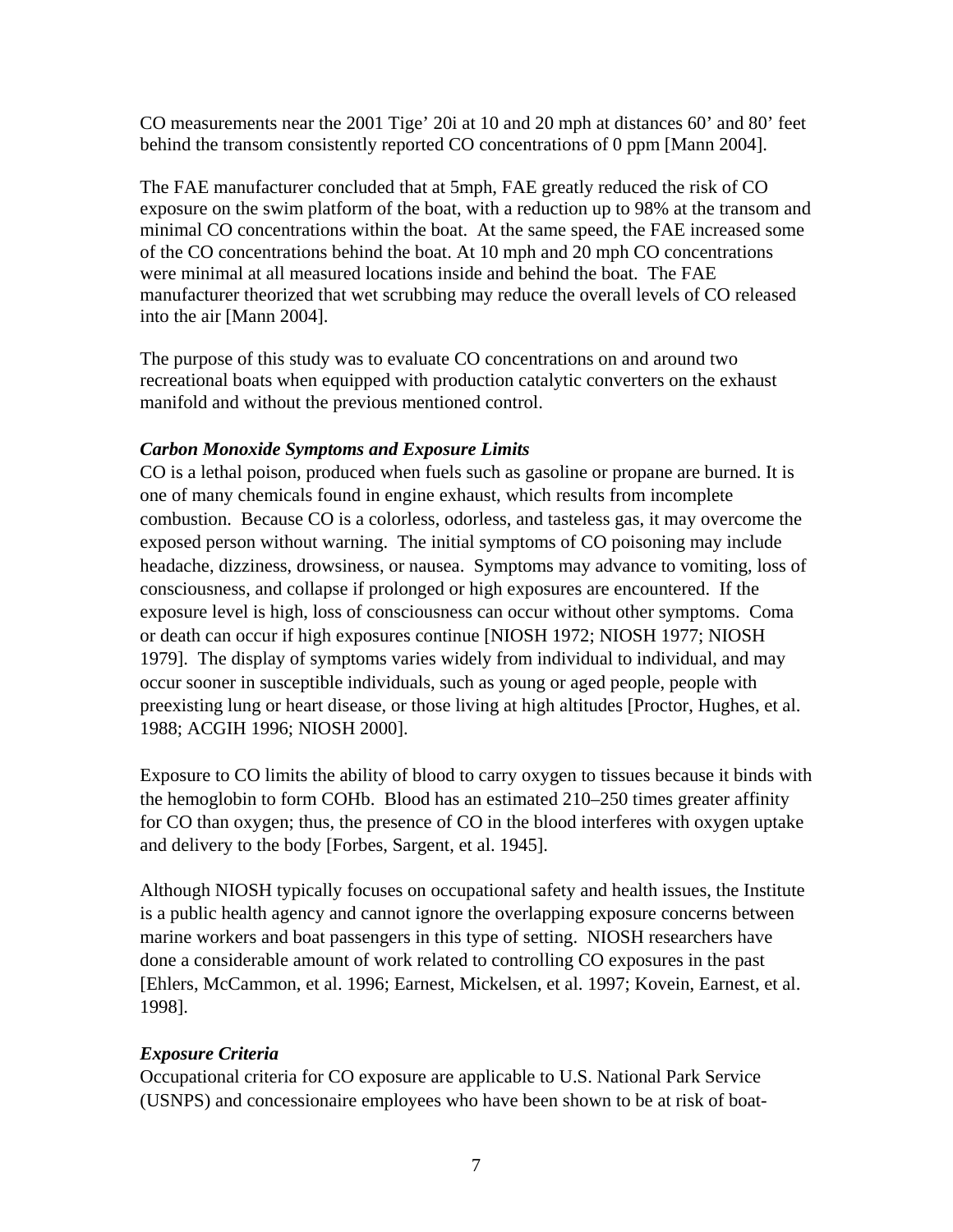related CO poisoning. The occupational exposure limits noted below should not be used for interpreting general population exposures (such as visitors engaged in boating activities). Occupational standards do not provide the same degree of protection for the general population as they do for healthy workers; the effects of CO are more pronounced in a shorter time if the person is physically active, very young, very old, or has preexisting health conditions such as lung or heart disease. Persons at extremes of age and persons with underlying health conditions may have marked symptoms and may suffer serious complications at lower levels of carboxyhemoglobin. Standards relevant to the general population take these factors into consideration and are listed following the occupational criteria. The NIOSH Recommended Exposure Limit (REL) for occupational exposures to CO gas in air is 35 ppm for a full shift time-weighted average (TWA) exposure, and a ceiling limit of 200 ppm, which should never be exceeded [CDC 1988; CFR 1997]. The NIOSH REL of 35 ppm is designed to protect workers from health effects associated with COHb levels in excess of 5% [Kales 1993]. NIOSH has established the immediately dangerous to life and health (IDLH) value for CO as 1,200 ppm [NIOSH 2000]. The American Conference of Governmental Industrial Hygienists (ACGIH<sup>®</sup>) recommends an 8-hour TWA threshold limit value (TLV<sup>®</sup>) for occupational exposures of 25 ppm [ACGIH 1996] and discourages exposures above 125 ppm for more than 30 minutes during a workday. The Occupational Safety and Health Administration (OSHA) permissible exposure limit (PEL) for CO is 50 ppm for an 8 hour TWA exposure [CFR 1997].

## *Health Criteria Relevant to the General Public*

The U.S. Environmental Protection Agency (EPA) has promulgated a National Ambient Air Quality Standard (NAAQS) for CO. This standard requires that ambient air contain no more than 9 ppm CO for an 8-hour TWA and 35 ppm for a 1-hour average [EPA 1991]. The NAAQS for CO was established to protect "the most sensitive members of the general population" by maintaining increases in carboxyhemoglobin to less than 2.1%.

The World Health Organization (WHO) has recommended guideline values and periods of time-weighted average exposures related to CO exposure in the general population [WHO 1999]. WHO guidelines are intended to ensure that COHb levels not exceed 2.5% when a normal subject engages in light or moderate exercise. Those guidelines are:

 $100 \text{ mg/m}^3$  (87 ppm) for 15 minutes  $60 \text{ mg/m}^3$  (52 ppm) for 30 minutes  $30 \text{ mg/m}^3$  (26 ppm) for 1 hour  $10 \text{ mg/m}^3$  (9 ppm) for 8 hours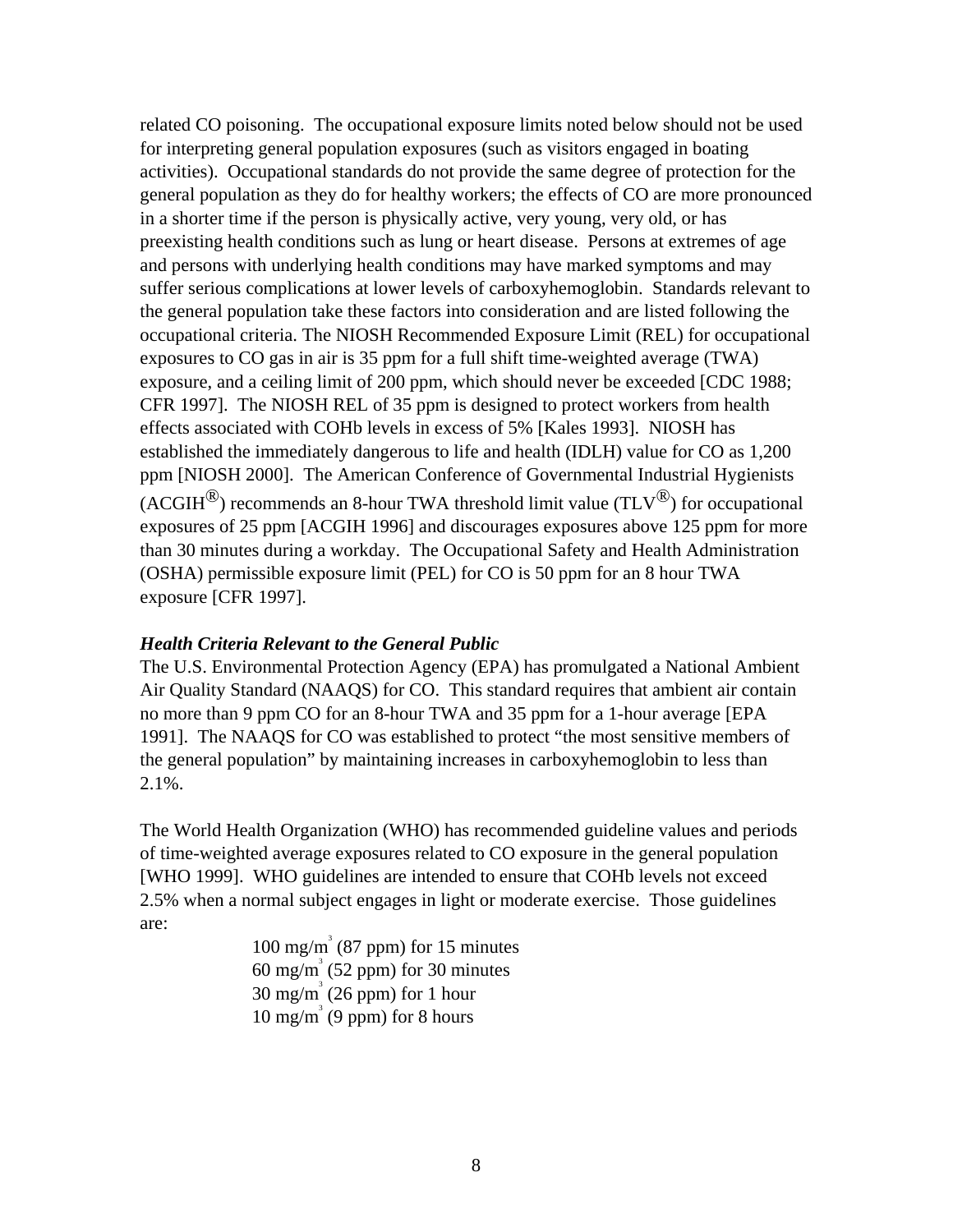## **METHODS**

CO and wind-velocity measurements were conducted on a ski boat equipped with a small block 5.7L  $(350 \text{ in}^3)$  automotive engine modified for inboard marine use. This engine could be configured with and without a catalytic converter on the exhaust manifold. The switching of exhaust manifolds was performed to compare emissions from an uncontrolled engine to an engine with the new Indmar catalytic exhaust system. The engine was tuned to manufacturer's specifications. Data were collected to evaluate the CO emissions of gasoline-powered engines equipped with catalytic control devices and CO exposures on and near the boats, operating under various conditions. The ski boat had a V-drive inboard engine in which the engine and drive train were permanently mounted near the rear of the boat's hull, and the propeller shaft penetrated beneath the hull. To facilitate analysis, the results were separated and evaluated as two separate boats. Boat 1 represents the evaluation of the Indmar Marine Engine Catalytic Converter System, and Boat 2 represents the evaluation of the standard exhaust system.

## **Description of the Evaluated Ski Boats**

**Boat 1 (21')**

- **Engine:** Small block 5.7L with Indmar catalytic converter system
- **Generator:** N/A
- **Approximate dimensions of boat:**
	- o Length: 21'6"
	- o Beam: 8' 2"
	- o Draft: 24"
- **Exhaust Configuration:** Exhaust through transom at water level

## **Boat 2 (21')**

- **Engine:** Small block 5.7L without catalytic converter
- **Generator:** N/A
- **Approximate dimensions of boat:**
	- $\circ$  Length: 21'6"
	- o Beam: 8' 2"
	- o Draft: 24"
- **Exhaust Configuration:** Exhaust through transom at water level

It is important to mention that all tests were conducted on the same boat, with the same engine and same exhaust configuration. The only change was replacing the exhaust manifold to include or remove the catalytic converter system.

## *Exhaust Configurations Evaluated*

The evaluated boat was configured to exhaust through the transom. In the transom exhaust configuration, the exhaust is directed through openings located on the transom (stern) of the vessel, usually above or at water line.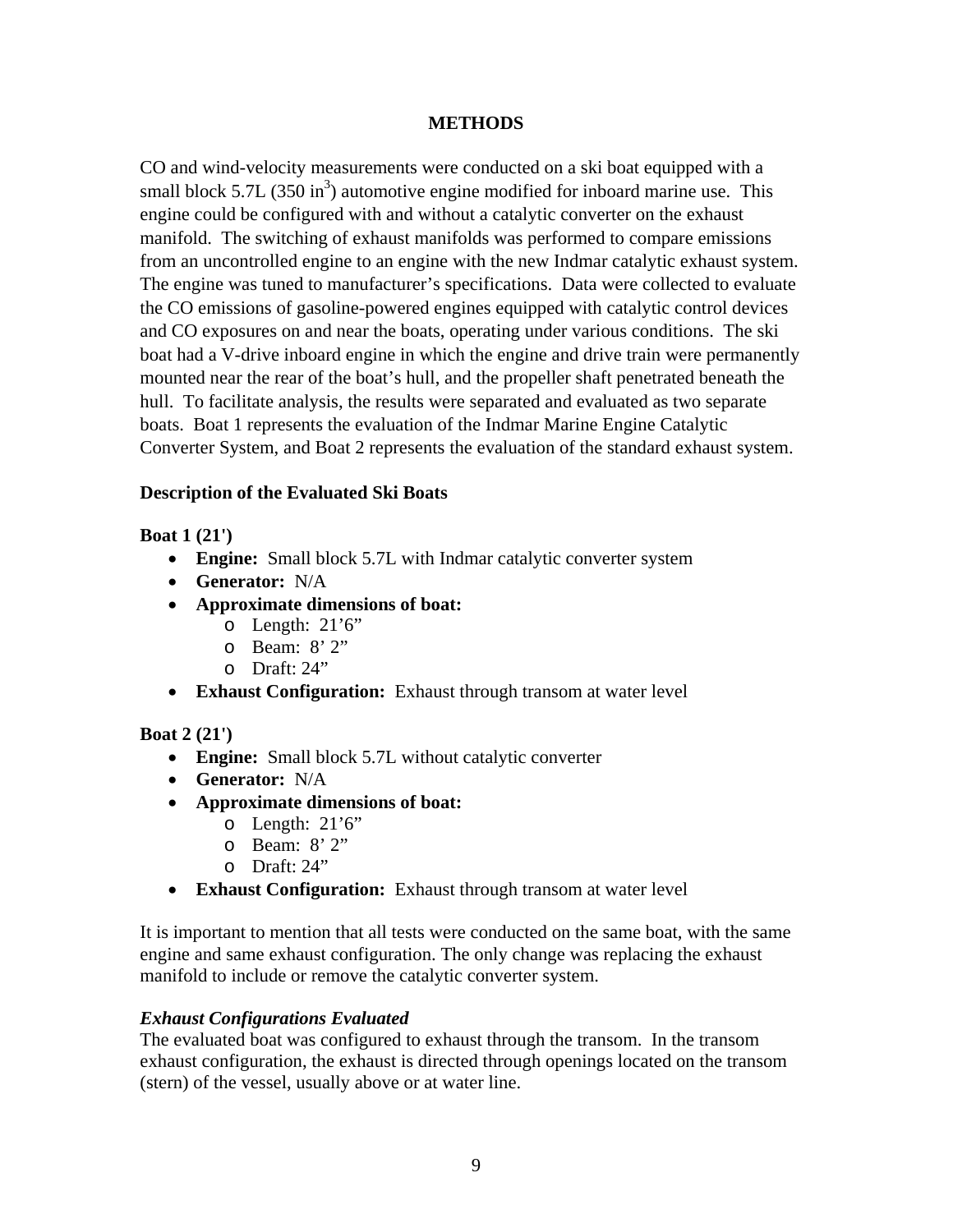There are several differences between automobile engines and marine engines used on recreational boats related to the cooling and exhaust systems. The cooling system in an automobile engine is closed-loop having air-to-water radiators. In contrast, marine engines are open-loop drawing sea or lake water into the engine's water pump. The second big difference between auto and marine engines is that marine engines use watercooled exhaust manifolds and mix water with exhaust gases after the manifold for cooling. The objective is to keep all surface temperatures within the boat below 200°F. In contrast, automobile engines do not add water into the engine exhaust. A third difference relates to the treatment of the exhaust gases before releasing them to the atmosphere. In automobile engines, the exhaust passes through a catalytic converter which removes many of the air pollutants, including CO. In contrast, exhausts from many marine engines are directly released into the environment without passing through a catalyst. The new engine from Indmar includes the addition of a catalytic converter on the exhaust manifold to reduce pollutants (including CO) from exhaust gases.

#### *Description of the Evaluation Equipment*

- Ferret Gaslink LT Five Gas Emissions Analyzer
- Biometrics Inc., ToxiUltra Atmospheric Monitors with CO sensors  $(0 1,000 \text{ ppm})$
- Dräger PAC III detectors with CO sensors  $(0 10,000 \text{ ppm})$
- TSI Inc., Q-trak equipped with CO sensor
- HOBO weather station
- Dräger Accuro handheld colorimetric detector tubes
- Mine Safety and Health Administration (MSHA) Glass evacuated containers
- Garmin 276C global positioning system (GPS)

A Ferret Instruments (Cheboygan, MI) Gaslink LT five-gas emissions analyzer was used to characterize emissions from the propulsion engine. These analyzers measured CO, carbon dioxide  $(CO_2)$ , hydrocarbons, oxygen, and nitrogen oxides  $(NO_x)$ . All measurements are expressed as percentages except hydrocarbons and  $NO<sub>x</sub>$ , which are expressed in ppm. One percent of contaminant is equivalent to 10,000 ppm.

CO concentrations were measured at various locations on the boat by ToxiUltra atmospheric monitors (Biometrics, Inc.) and Dräger PAC III monitors, equipped with CO sensors. ToxiUltra and PAC III CO monitors were calibrated before and after use, according to the manufacturer's recommendations. These monitors are direct-reading instruments with data logging capabilities. The instruments were operated in the passive diffusion mode using a 30-second sampling interval. The ToxiUltra instruments have a nominal range from 0 ppm to approximately 1,000 ppm and the PAC III from 0 ppm to approximately 10,000 ppm.

CO concentration data was also collected with colorimetric detector tubes (Dräger A.G. [Lubeck, Germany] CO, CH 29901– range 0.3% [3,000 ppm] to 7% [70,000 ppm]) in the areas near the rear swim deck. Using a bellows–type pump, air is drawn through the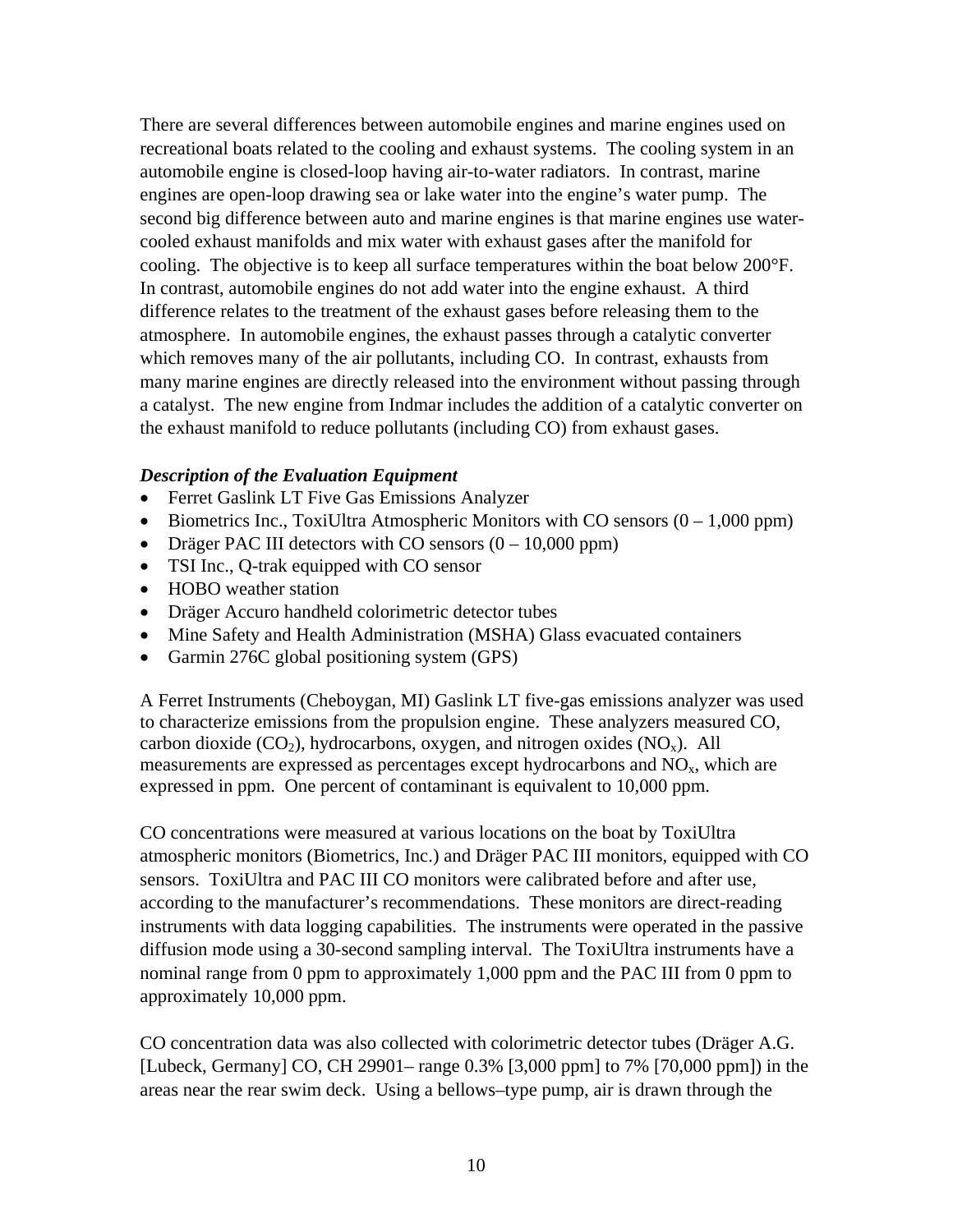tube. The resulting length of the stain in the tube (produced by a chemical reaction with the sorbent) is proportional to the concentration of the air contaminant.

Grab samples were collected using MSHA 50–mL glass evacuated containers. These samples were collected by snapping open the top of the glass container and allowing the air to enter. Then, containers were sealed with wax–impregnated MSHA caps. The samples were then sent to Clayton Group Services in Novi, MI, where a GS-Gas Pro and a RT-Msieve gas chromatography equipment with thermal conductivity and flame ionization detectors analyzed the samples for CO.

Wind velocity and direction, temperature, and relative humidity measurements were gathered during the air sampling using a HOBO Weather Station (Onset Computer Corporation, Bourne, MA). This instrument recorded information every second for the duration of the field investigation. Boat speed and direction were estimated using a Garmin 276C global positioning system.

## *Description of Procedures*

Evaluations were conducted on one boat and involved teams of several people. Each team consisted of: 1) a person to steer the boat, start the engine, and provide mechanical assistance when necessary; this person was usually from the collaborating organization; 2) two NIOSH researchers to collect data and organize experimentation; 3) a representative from the USCG to act in an advisory capacity. Following each day of data collection, NIOSH researchers downloaded data and recalibrated instruments. One system was evaluated per day. Testing took approximately three to four hours for each system and included both stationary and underway conditions.

Testing was made with the boats operating under various conditions. At a minimum, each boat was tested under the following conditions: 1) stationary; 2) 5 mph heading North and South; 3) 10 mph heading North and South; 4) 15 mph heading North and South; 5) 25 mph heading North and South, and 6) Wide Open Throttle heading North and South.

Researchers measured CO concentrations at various locations on the boat using ToxiUltra and PAC III monitors (see Figure 1). Monitors near the swim platform were partially wrapped in plastic (leaving the sensor portion exposed) to protect them from water spray. All CO monitors, the weather station, and stop watches were synchronized with the computer's clock to accurately correlate each test with downloaded data. Monitors were placed at various locations on the boat, in part, to approximate passenger position during operation. Because CO emissions originate from engine exhaust near the stern of the boat, multiple CO monitors were placed in this area.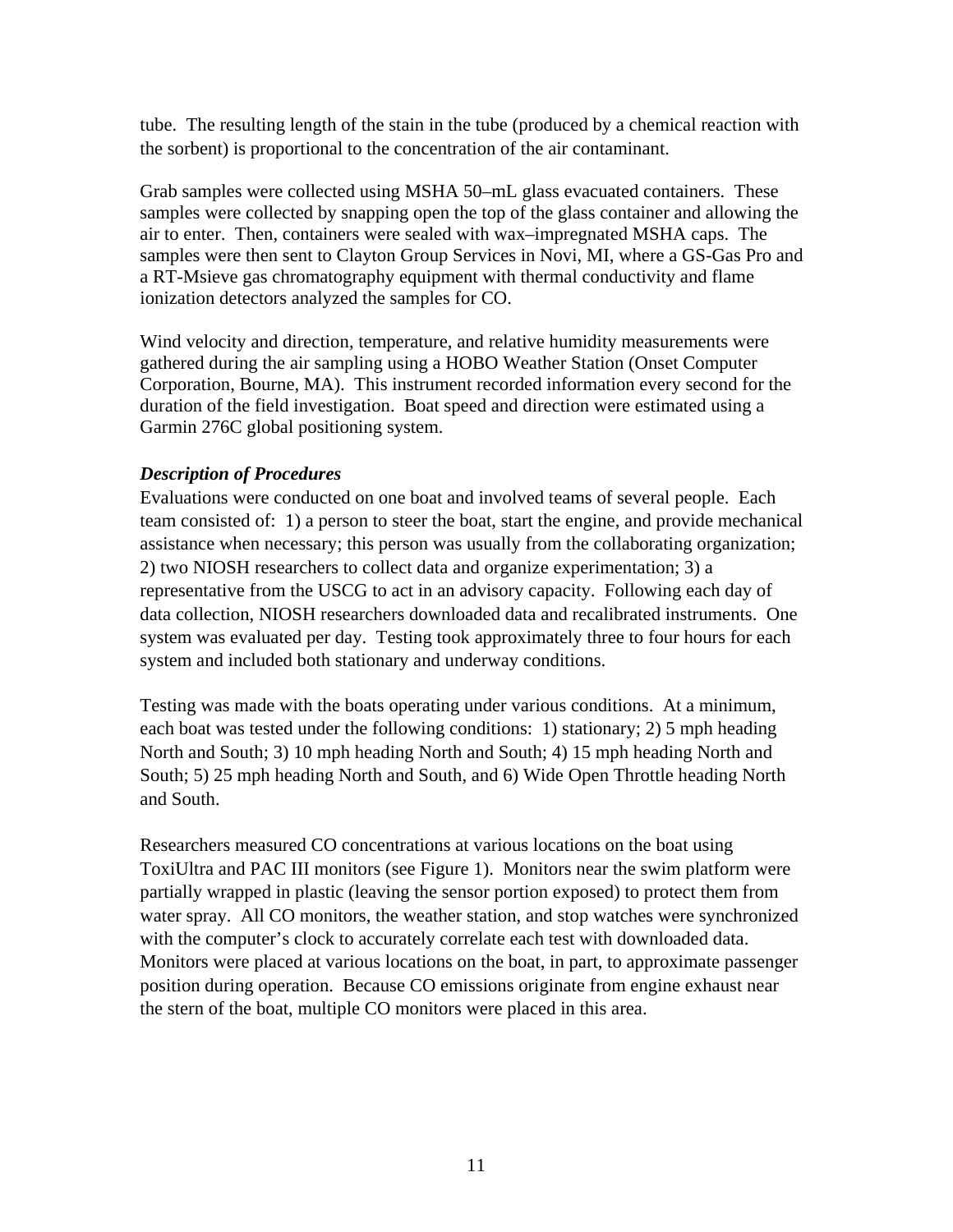## **RESULTS**

## *Results of Air Sampling with ToxiUltra and PAC III CO Monitors*

Summary statistics for the data collected with the ToxiUltra and PAC III CO monitors are shown in Tables 2 through 9. These tables are organized to show the experiment number along the left-hand column and the ToxiUltra or PAC III number across the top row. For each sample location and condition, a CO mean (Tables 2, 4, 6, and 8) and peak concentration (Tables 3, 5, 7, and 9) are reported. For the ToxiUltra instruments, CO concentrations exceeding 1,000 ppm in Tables 2 through 5 indicate that the upper limit of the instrument was reached; the exact CO concentration and duration are uncertain. Graphs depicting the average CO concentrations in Tables 2 through 9 for the two boats and conditions are shown in Figures 2 through 7. Comparisons were made between the mean CO concentrations for the boat with the Indmar catalytic converter and the one equipped with a standard exhaust system.

## *ToxiUltra and PAC III CO Samples while the Boat was Underway*

Air sampling data were collected while the boats were underway, resulting in generally lower concentrations than while the boats were stationary. Figure 1 lists specific locations where CO concentrations were measured, which include the following:

- On or near the swimming platform (Port, Center and Starboard)
- On the rear seat (Port, Center and Starboard)
- Inside the cabin (Captain and passenger seat)
- Front of the boat

## *Boat 1: 5.7L equipped with Indmar catalytic technology*

Tables  $2 - 3$  and Tables  $6 - 7$  show the summary statistics analysis for the ToxiUltra and PAC III instruments. In general, mean onboard CO concentrations did not exceed 341 ppm for Boat 1. Peak concentrations for the same boat registered as high as 642 ppm (rear starboard) for a few seconds. Concentrations exceeding the NIOSH ceiling were usually at the swim platform (locations 1, 2 and 3) while concentrations in the cockpit (locations 7 and 8) of the boat never exceeded 15 ppm at any speed (even at 5 mph). Mean CO concentration in the cockpit of the boat fluctuated between 1 and 6 ppm for all evaluated conditions. North and South evaluations did not seem to have a big impact on onboard concentrations; the only effect noted was the shifting of high concentrations from port to starboard or vice versa.

Indmar representatives explained that this catalytic technology was designed to control pollutants from exhaust gases (including CO) by tightly controlling the amount of fuel and oxygen in the combustion process. Having a mixture rich in fuel will help reduce NOx molecules in the exhaust gases, and a lean mixture will reduce CO emissions from exhaust gases. It was mentioned to NIOSH researchers that cycling between rich and lean mixtures was required to control both pollutants from propulsion engine's exhaust. This cycling is possible throughout the engine's rpm range except at wide open throttle. The engine operates at a richer air/fuel ratio for engine protection at this setting. For this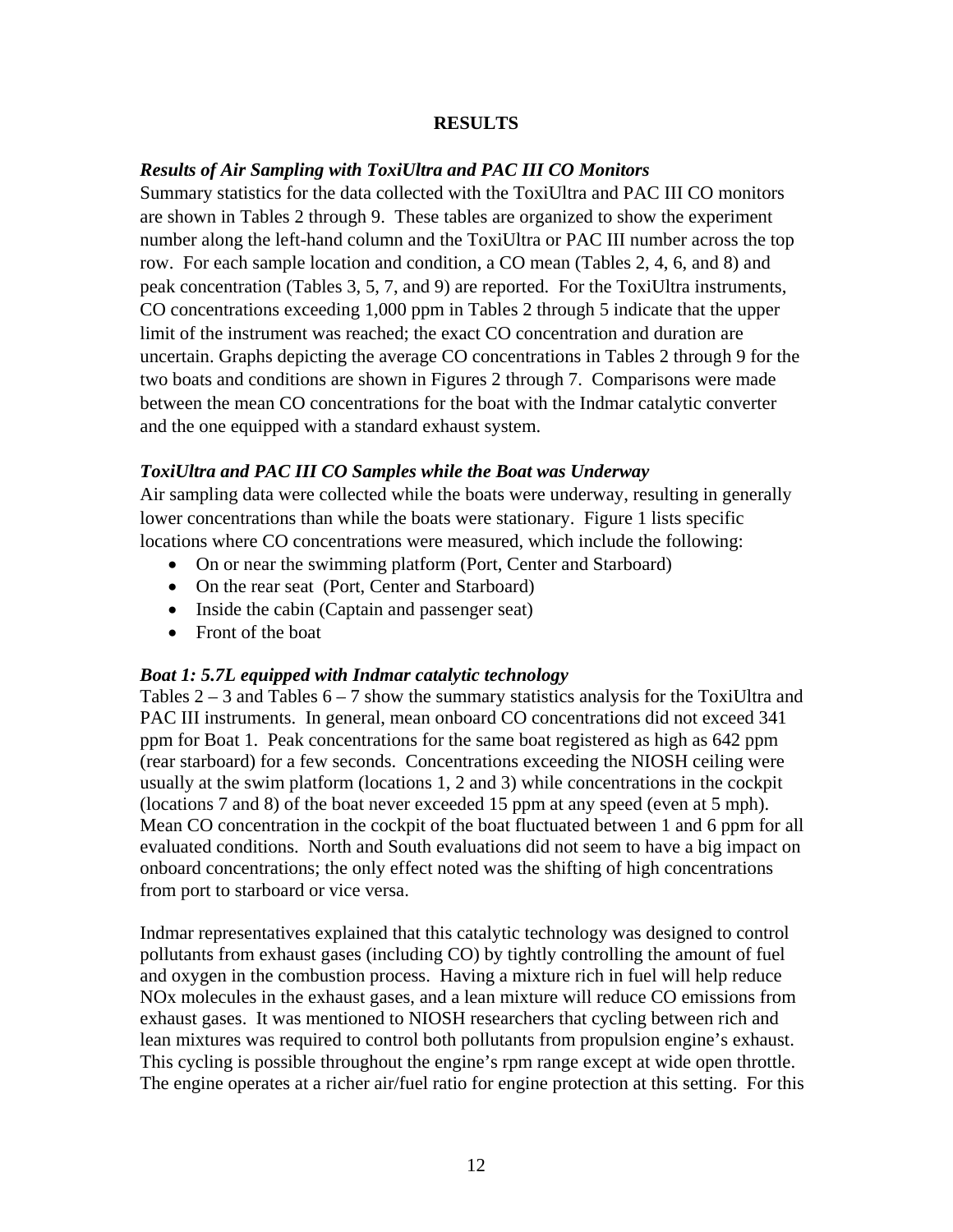reason, it was expected to observe higher CO concentrations in the boat even when traveling at speeds close to 45 mph.

Peak CO concentrations on the swim platform of Boat 1 were 642 ppm when moving at 5mph heading south and gradually reduced to 12 ppm when the boat was traveling at 25 mph in the same direction. Peak CO concentrations at wide open throttle were 367 ppm when the boat was traveling at 45 mph (top speed) heading north (sample location #3).

Mean CO concentrations at 5 mph were as high as 340 ppm and gradually reduced to 2 ppm when the boat was traveling at 25 mph. Mean CO concentrations for the wide open throttle condition were reported to be 291 ppm for sample location # 3. Figures 2 and 3 illustrate the average and peak CO concentrations for Boat 1.

## *Boat 2: 5.7L with standard exhaust system*

Tables  $4 - 5$  and Tables  $8 - 9$  show the summary statistics analysis for the ToxiUltra and the PAC III instruments. At 5 mph, the ToxiUltra instruments were saturated for all sampling locations on the swim platform indicated by readings above 1,000 ppm. It is important to keep in mind that the nominal range for these instruments is 0 to 1,000 ppm. Readings above this range indicate CO concentrations exceeded 1,000 ppm but are not quantifiable with these instruments.

Mean CO concentrations using the PAC III instruments ranged from 194 to 2697 ppm reporting the higher reading when the boat was traveling at 25 mph heading north. Peak CO concentrations ranged from 280 to 5100 ppm. Air sampling for this boat reported high CO concentrations on the back of the boat (locations 1, 2 and 3) exceeding the NIOSH ceiling of 200 ppm for almost all evaluated conditions. At 5 mph, average CO concentrations on the swim platform ranged from 536 to 1,906 ppm. Mean CO concentrations in the cockpit of the boat for the same speed ranged from 4 to 154 ppm. Generally, when speed increased, CO concentrations tended to be reduced due to the amount of fresh air induced into the occupied areas of the boat. Wide open throttle conditions for this boat displayed high concentrations on the swim platform with a peak CO concentration of 1280 ppm and a mean CO concentration of 328 ppm (average for both directions).

Speeds of 5 and 10 mph for Boat 2 seemed to be problematic at the stern with mean CO concentrations exceeding the NIOSH IDLH of 1,200 ppm. Peak CO concentrations were above 2,500 ppm. For these speeds, the ToxiUltra instruments located on the swim platform were saturated and readings above 1,000 ppm were obtained with the PAC III instruments. Peak CO concentrations at 5 mph on the swim platform ranged from 2,220 to 3,940 ppm. Peak CO concentrations at 10 mph in the same location ranged from 1,300 to 4,000 ppm. At wide open throttle CO concentrations were displayed ranging from 280 to 1,280 ppm on the swim platform. Figures 4 and 5 illustrate average and peak CO concentrations for Boat 2.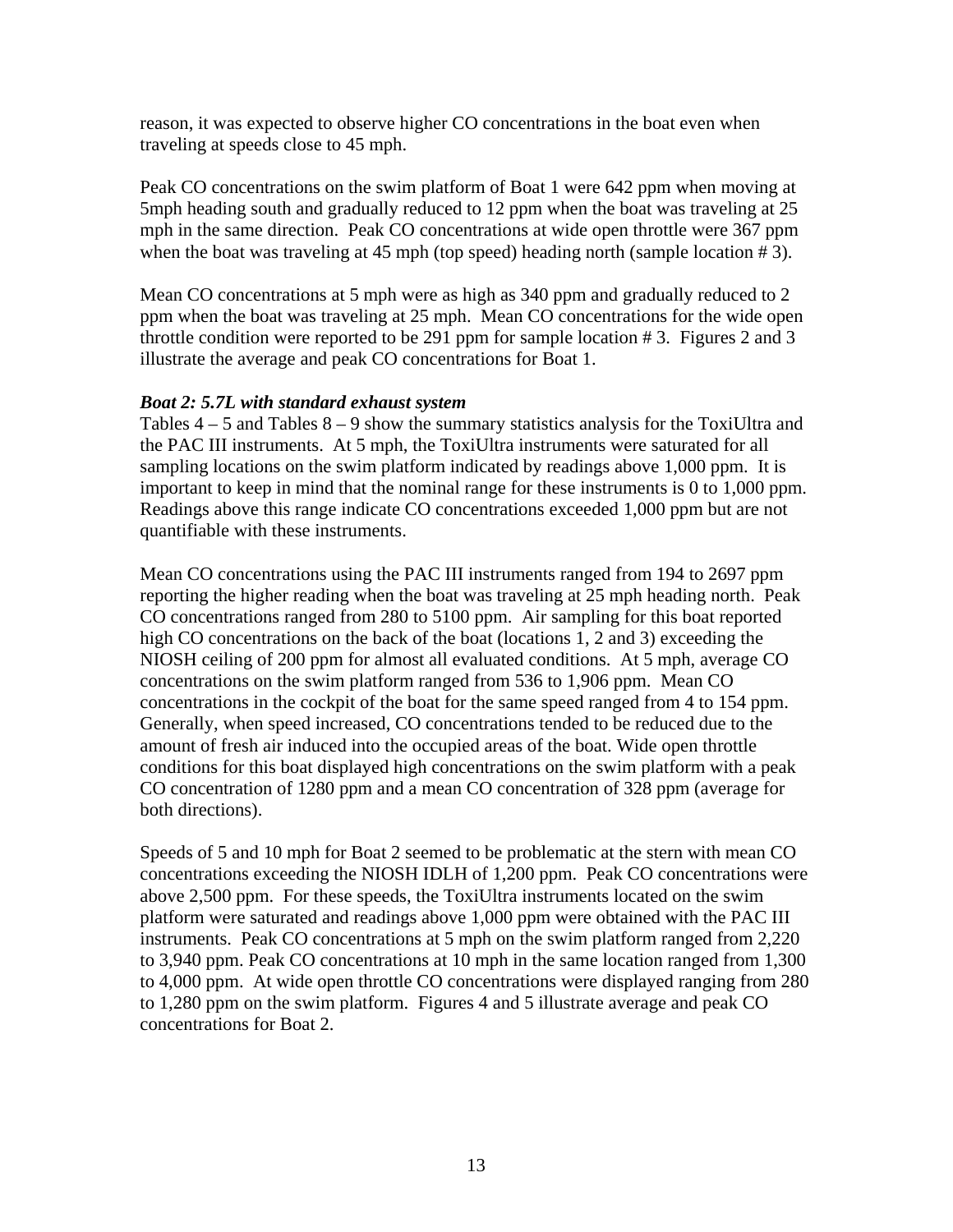## *ToxiUltra and PAC III CO Samples While the Boats were Stationary*

CO concentrations measured on stationary boats were generally medium to high. Peak CO concentrations ranged from single digit numbers to approximately 820 ppm for Boat 1 and from 20 to 3,980 for Boat 2. Stationary conditions usually resulted in higher CO concentrations than when the boat was moving for the evaluated engines. For most cases, when testing boats under stationary conditions, virtually no air circulation other than environmental wind was sweeping the CO away from the vessel.

#### *Ferret Five Gas Emissions Analyzer Results*

Emissions data were collected using a five gas analyzer when the boat was on the slip (outside the water). A water hose was attached to the engine's water pump to provide cooling during the evaluation. Both engines were tested at idle speed at cold crank start and during the following  $5 - 10$  minutes. The probe of the emissions analyzer was introduced into the exhaust opening. This probe was equipped with a water separator to remove water particles from the exhaust.

The two evaluated engines, with and without the catalytic converter, emitted similar concentrations when tested on the slip at cold crank conditions. Initial CO concentrations for the engine equipped with the catalytic converter reached 12,500 ppm compared to 14,000 for the engine equipped with standard exhaust. Within 10 seconds, CO concentrations for Boat 1 were reduced to 2,100 ppm and further reduced to 400 ppm 60 seconds after cold crank. The readings for Boat 1 were stable at 800 ppm approximately 8 min after cold crank start. CO concentrations for Boat 2 ranged between 10,300 and 13,000 two minutes after cold crank. Table 10 presents the data collected using the Ferret five gas emissions analyzer, and Table 11 presents the % reduction over time of the catalytic technology. Figure 8 shows these results graphically.

## *Detector Tubes and Evacuated Container Results*

Colorimetric detector tubes and glass evacuated containers were primarily used to characterize CO concentrations at the rear of the vessel. Summaries of the detector tube air sampling results are shown in Table 12. In general, detector tube and evacuated container air sampling results support measurements made with the ToxiUltra and PAC III instruments. Any variations in readings among different CO detection instruments for a particular experiment can be explained by one of several, expected reasons: 1) readings for ToxiUltra CO and PAC III monitors have an upper limit of approximately 1,000 and 10,000 ppm respectively so that any readings above this level may be skewed; 2) although colorimetric detector tubes' accuracy is well established, this method makes a less precise measurement than other instruments used (typically within +/- 10%); and 3) measurements for any instrument will vary depending on the localized conditions at that instant.

#### *Wind Velocity Measurements*

On the whole, wind velocity measurements were taken to be used as a reference to further investigate unexpected trends in CO concentrations. Wind velocity and direction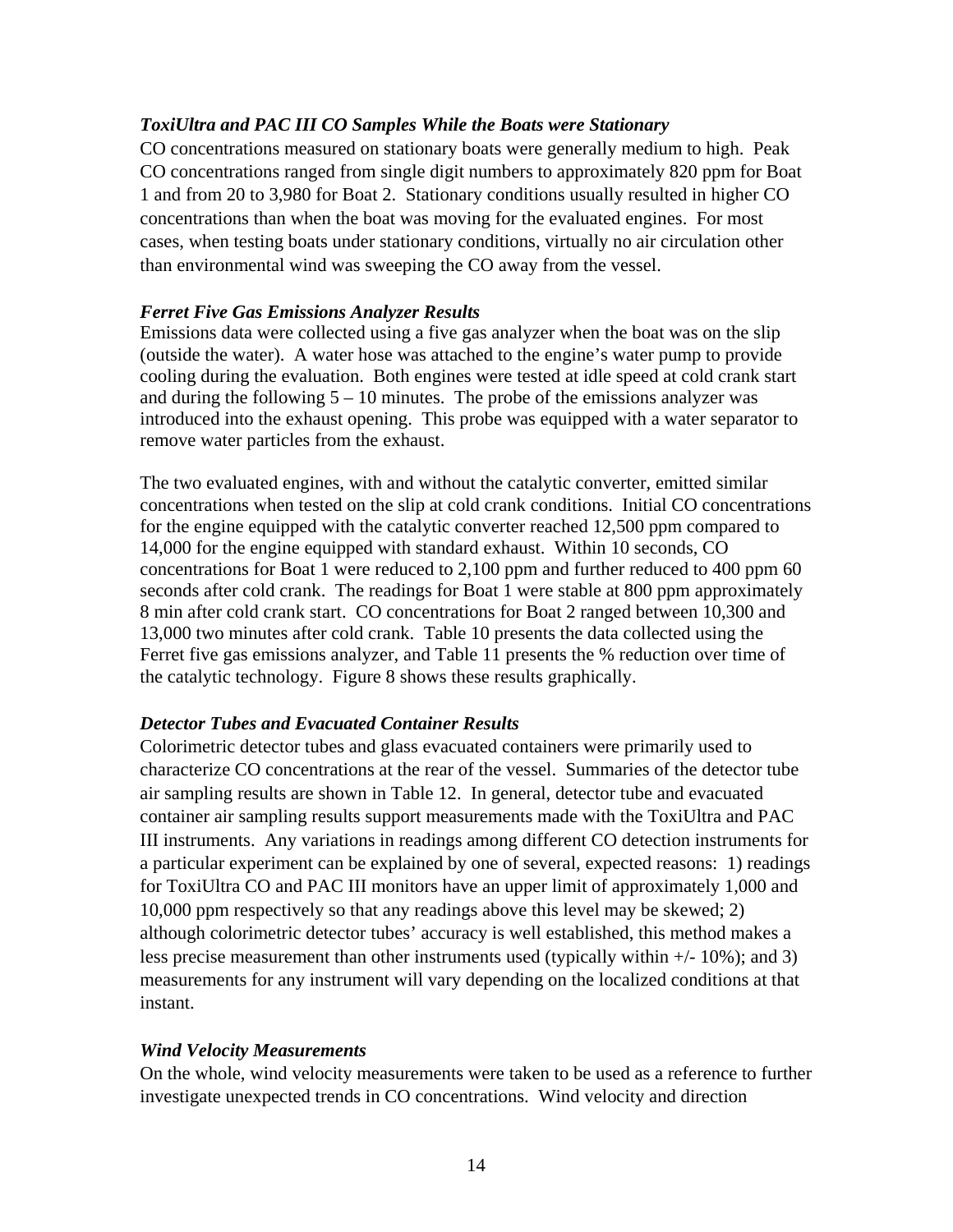measurements were collected using a HOBO weather station. Table 13 provides relative wind velocities for the various test conditions. On day one (Boat 1) the wind was coming from the northeast (bearing 223°) with an average wind velocity of 7.75 mph and a maximum of 14.94 mph. On day two (Boat 2) the wind was also coming from the northeast (bearing 225°) with an average wind velocity of 2.52 mph and a maximum of 6.23 mph.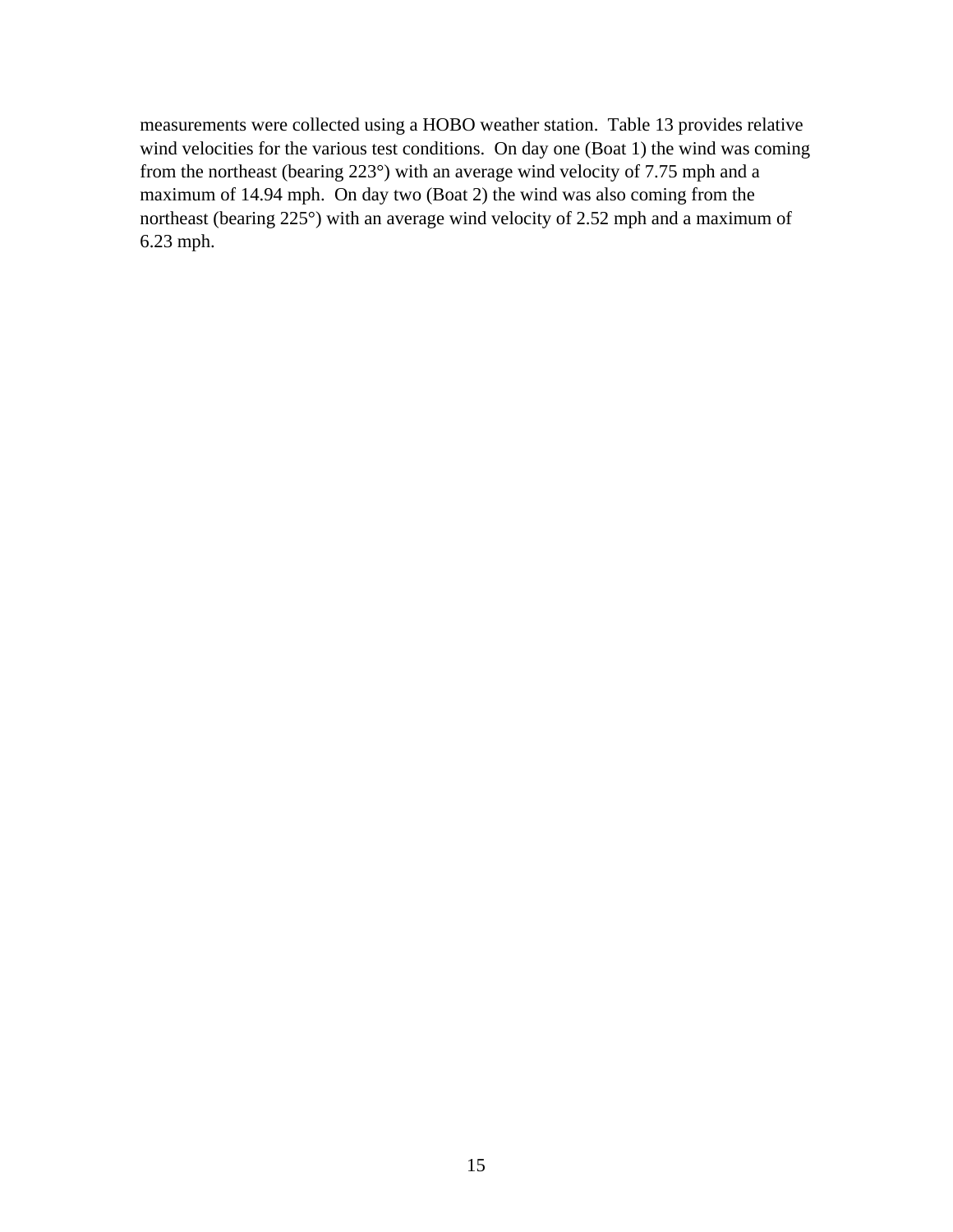## **DISCUSSION**

## *Description of Trends for Individual Boats*

## **Boat 1: 21' with Indmar catalytic converter system**

CO readings collected with the Ferret directly into the exhaust opening were stable at approximately 800 ppm two minutes after cold crank start (warmed catalyst). Peak CO data collected with the ToxiUltra and PAC III monitors never exceeded 642 ppm in areas near the swim platform of the boat. In general, CO distributions were higher at the stern of the boat (near source) and tended to decline toward the front of the vessel. Mean CO concentration in the cockpit of the boat ranged from 0 to 6 ppm for all evaluated conditions, and peak concentrations were consistently below 12 ppm (location # 7 at 5 mph).

As explained by Indmar representatives, wide open throttle conditions produced higher CO concentrations because the ECU was controlling to a richer air/fuel ratio for engine protection. Mean CO concentrations for wide open throttle conditions were consistently below 300 ppm with a peak concentration of 367 ppm when traveling north. Refer to Tables  $2 - 3$ , Tables  $6 - 7$ , and Figures  $2 - 3$  for more details.

#### **Boat 2: 21' with standard exhaust system**

CO readings collected with the Ferret directly into the exhaust opening were consistently above 10,000 ppm. Peak CO concentrations for this boat reached 5,100 ppm for the PAC III installed on the swim platform (port side) when traveling at 25 mph. As mentioned for the previous boat, CO distributions were higher at the stern of the boat and tended to decline toward the front of the vessel. Mean CO concentrations in the cockpit of the boat ranged from 0 to 154 ppm, and peak concentrations were reported to be as high as 336 ppm (location # 7 at 5 mph).

Peak CO concentrations near the stern of the boat were consistently above the NIOSH IDLH for almost all the test conditions with very few exceptions. At 15 mph Boat 2 displayed the lowest CO concentrations when compared to all testing speeds. Refer to Tables  $4 - 5$ , Tables  $8 - 9$ , and Figures  $4 - 5$  for more details.

## *Summary of Trends for All Boats*

The Indmar system significantly reduced CO exposures to boat occupants during the current evaluation. For most conditions, a reduction above 90% was observed when compared to a standard exhaust system. This catalytic technology can greatly reduce the CO poisoning hazard to occupants of boats that have gasoline-powered engines. This study specifically evaluated the performance of the Indmar technology designed to reduce CO emissions and protect boat occupants. Engine performance did not seem to be affected by the incorporation of the catalytic converter in the exhaust manifold. The two boats were able to reach the same top speed (45 mph) in about the same amount of time. The performance of the Indmar technology was impressive and has the potential to prevent CO poisonings in a variety of settings. Since engine emissions are reduced by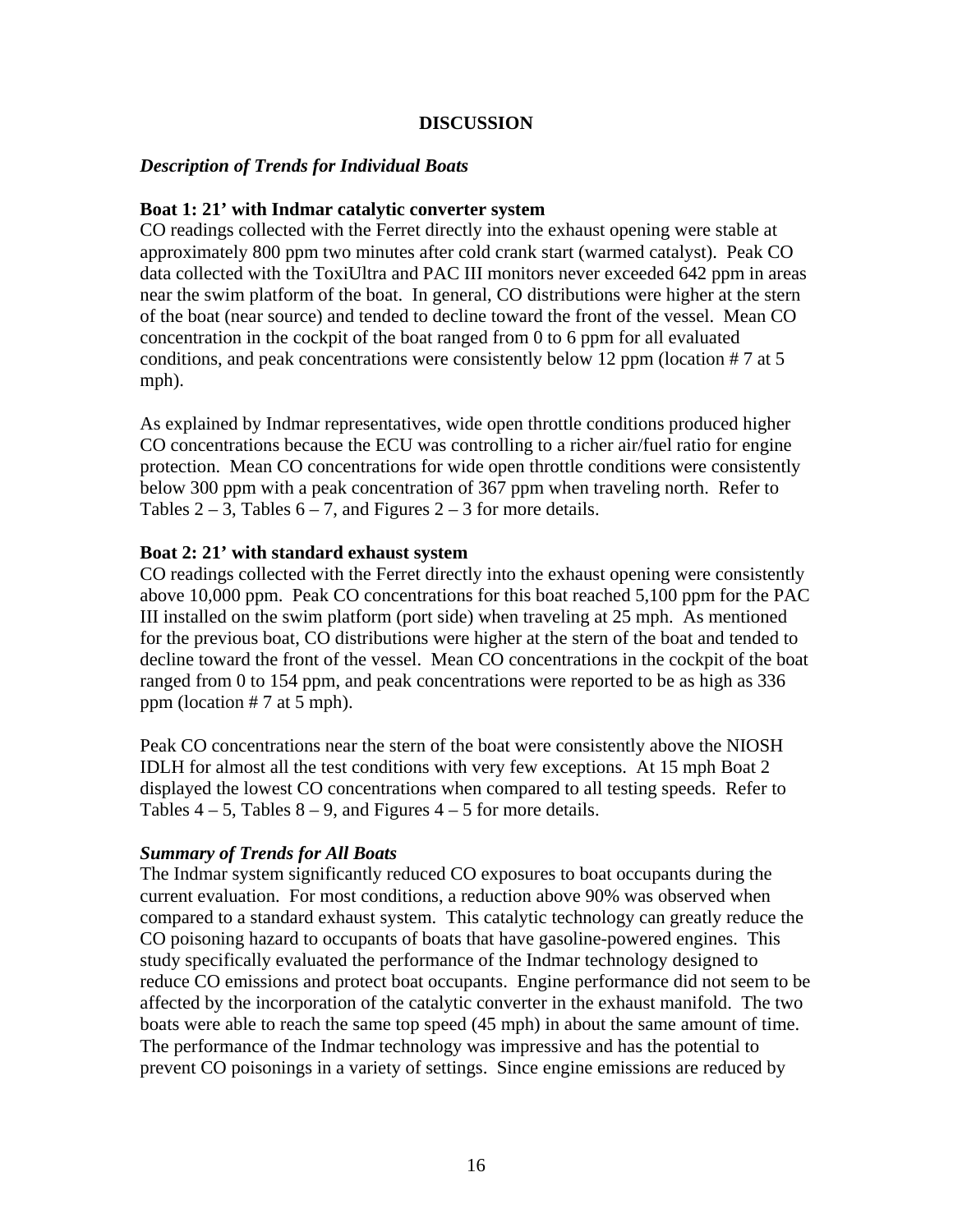90% or greater, the use of these engines with catalyst will reduce CO exposures of people engaging in water sports activities behind the boat as well as boat occupants.

Below are listed several general factors that influence CO exposures:

- Boat speed
- Wind conditions
- CO generation rate
- Boat design and shape
- Distance between exhaust outlets and individual's breathing zone
- Fresh air ventilation of the cockpit and occupied areas

The significance of these observations is that, depending on the various boat designs and ambient factors, operating the boat at higher speeds is no guarantee of adequately ventilating inhabited areas of the boat.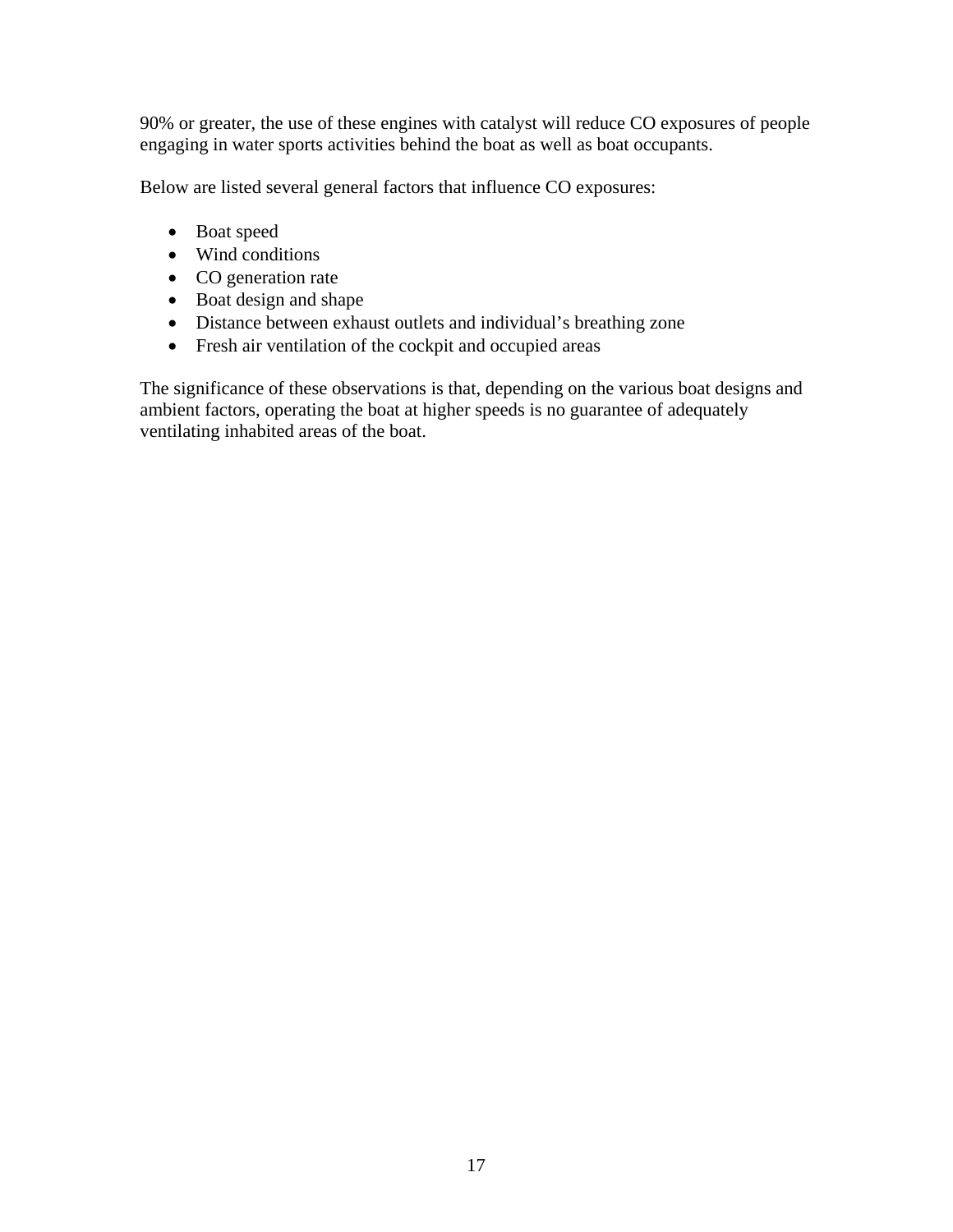## **CONCLUSIONS AND RECOMMENDATIONS**

Previous NIOSH studies indicate that approximately 90% of evaluated recreational boats produced potentially hazardous CO concentrations. When boats were tested during stationary conditions, the CO concentrations were high at the stern (500 to 1,000 ppm). In addition, cabin cruiser measurements ranged from 800 to 1,000 ppm on the lower deck.

Two ski boats were evaluated in the current study. One was equipped with a production catalytic converter and electronic fuel injection manufactured by Indmar Marine Engines. This engine was also equipped with an oxygen sensor in order to control the variables in the combustion process. The other engine was equipped with a standard exhaust system and electronic fuel injection. Both exhaust systems were water jacketed to keep temperatures of the exhaust manifolds below 200 °F.

The Indmar system significantly reduced CO exposures to boat occupants during the current evaluation. For most conditions, a reduction above 90% was observed when compared to a standard exhaust system. This catalytic technology can greatly reduce the CO poisoning hazard to occupants of boats that have gasoline-powered engines. This study specifically evaluated the performance of the Indmar technology designed to reduce CO emissions and protect boat occupants. This was the first evaluation of this system performed by NIOSH.

When comparing measurements collected directly in the exhaust opening, at idle, the Indmar technology showed reductions on the order of 93% vs. the standard technology. The Indmar engine produced relatively low ambient CO concentrations that were substantially less than the CO concentrations produced by the standard engine. Also, these concentrations were less than those from previous NIOSH studies. The data collected from Boat 1 indicated CO concentrations below occupational exposure limits, and most of the average CO data indicated concentrations below health criteria relevant to the general public.

The performance of the Indmar system was impressive with CO emissions read directly in the exhaust opening of approximately 800 ppm and below for a fully warmed engine. Due to diffusion in the environment, these emissions were significantly reduced. In fact, the highest average real-time CO readings, obtained from the monitors placed in occupied areas (other than the swim platform) of the ski boat, were frequently single digit concentrations. In order to ensure that the systems operate effectively, boat owners and operators should follow all manufacturers' recommendations with regard to routine maintenance and replacement schedules.

CO concentrations are typically higher at the stern of the boat and become gradually lower toward the front of the boat. Based on the preceding results and observations, the following recommendations are made regarding lowering CO concentrations on boats equipped with gasoline-powered propulsion engines to appropriate levels. Recommendations are also made for future research on this issue. Based on similar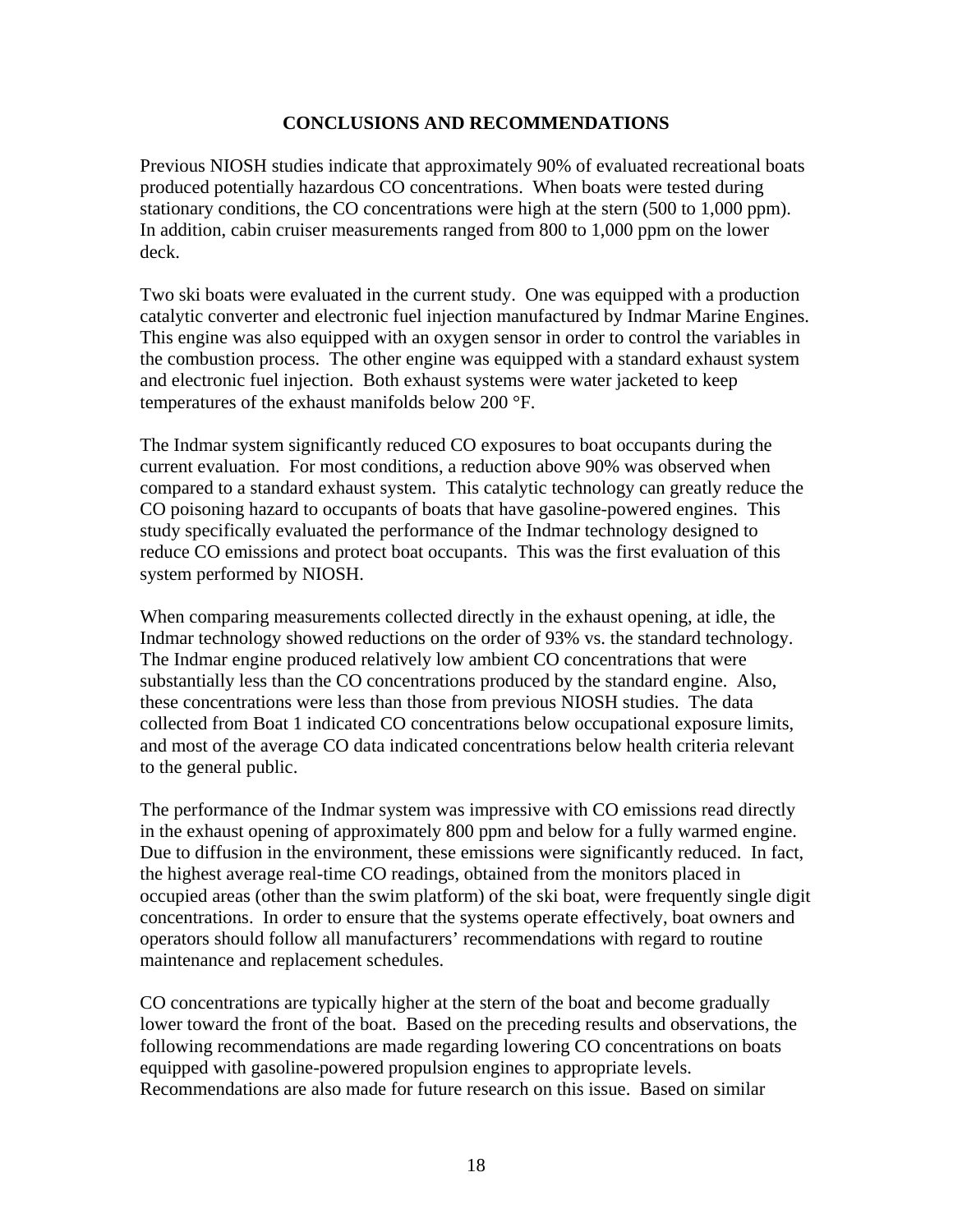NIOSH studies, underwater exhaust will potentially further reduce CO concentrations inside the cockpit and other occupied areas compared to surface exhaust. Additional research should be conducted to evaluate this catalytic control technology after extended hours of operation to verify proper functioning and potential degradation of the catalytic converter.

Public education efforts must be implemented immediately to inform and warn all individuals (including boat owners, renters, and workers) potentially exposed to CO hazards. Training about the specific boat-related CO hazards provided for boat buyers, owners, and those that rent boats, who may be completely unaware of this deadly hazard, should be continued and enhanced to include specific information about the circumstances that most likely lead to excessive build up of CO concentrations.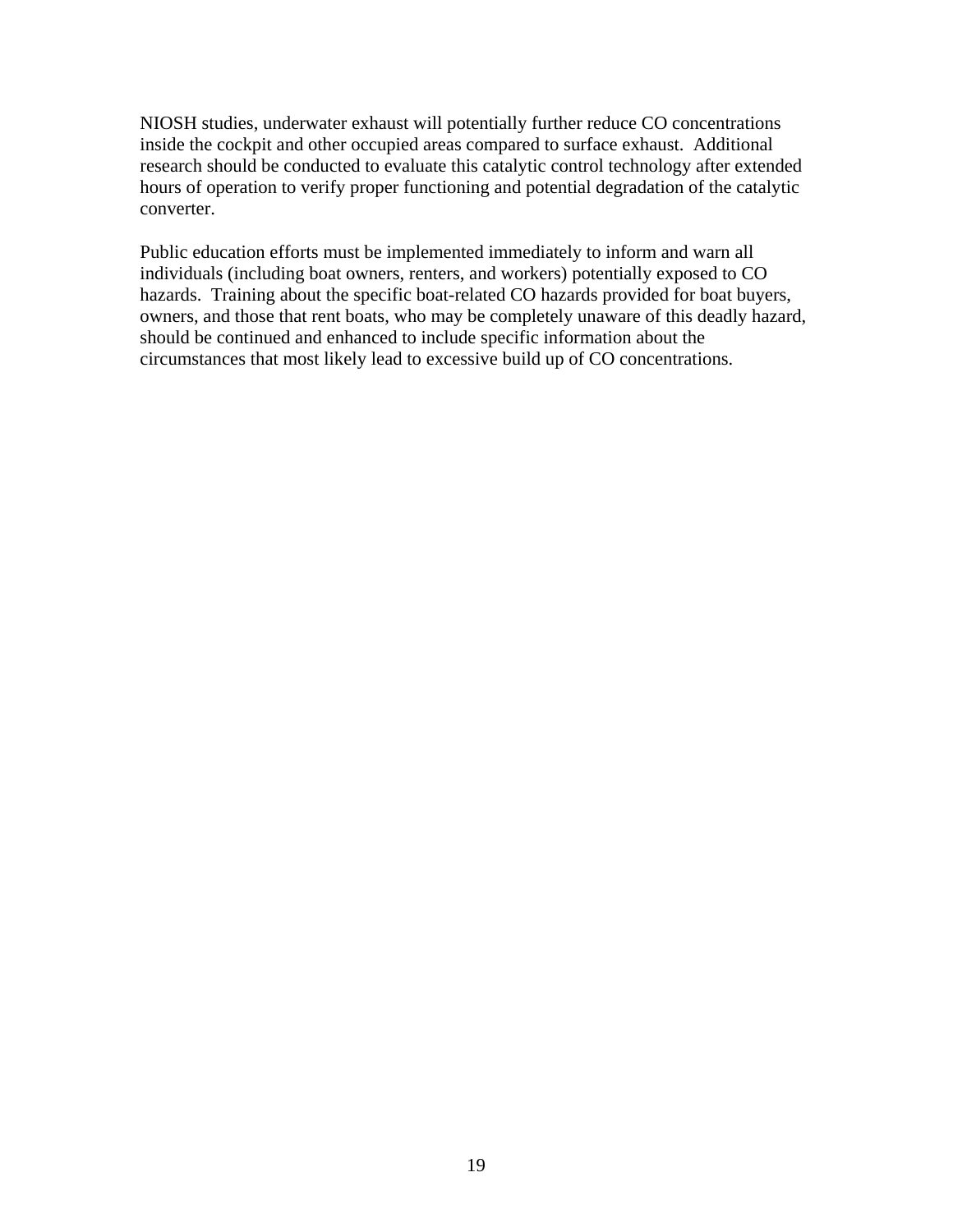## **REFERENCES**

ACGIH [1996]. Documentation of Threshold Limit Values and Biological Exposure Indices. Cincinnati, OH, American Conference of Governmental Industrial Hygienists.

CDC [1988]. MMWR 37, supp (S-7) NIOSH Recommendations for Occupational Safety and Health Standards. Atlanta, GA, Department of Health and Human Services, Public Health Service, Centers for Disease Control and Prevention, National Institute for Occupational Safety and Health.

CDC (2000). MMWR 49, Houseboat-Associated Carbon Monoxide Poisonings on Lake Powell— Arizon and Utah, 2000. Atlanta, GA, Department of Health and Human Services, Public Health Service, Centers for Disease Control and Prevention, National Institute for Occupational Safety and Health.

CFR [1997]. 29 CFR 1910.1000, Chapter XVII - Occupational Safety and Health Administration. Code of Federal Regulations, Table Z-1, Limits for Air Contaminants. Washington, DC: U.S. Federal Register.

CFR [1997]. 29 CFR 1910.1000, Code of Federal Regulations. Washington, DC: U.S., Government Printing Office, Federal Register.

Department of the Interior [2004, October]. Boat-Related Carbon Monoxide (CO) Poisonings. Retrieved January 19, 2004, from http://safetynet.smis.doi.gov/thelistbystate10-19-04.pdf

Earnest, G. S., R. L. Mickelsen, et al. [1997]. "Carbon Monoxide Poisonings from Small, Gasoline-Powered, Internal Combustion Engines: Just What Is a "Well-Ventilated Area?" AIHA Journal. 58(11): 787-791.

Earnest, G.S., Echt, A, et al. [2003]. Carbon Monoxide Emissions and Exposures on Recreational Boats under various Operating Conditions. Lake Norman, NC. USDHHS, PHS, CDC, NIOSH, Cincinnati, Ohio, EPHB No 171-31a.

Echt, A, Earnest, G.S., et al. [2003]. Carbon Monoxide Emissions and Exposures on Recreational Boats under various Operating Conditions. Lake Mead, NV and Lake Powel, AZ. USDHHS, PHS, CDC, NIOSH, Cincinnati, Ohio, EPHB No 171-05ee2.

Ehlers, J. J., J. B. McCammon, et al. [1996]. NIOSH/CDPHE/CPSC/OSHA/EPA Alert: Preventing Carbon Monoxide Poisoning from Small Gasoline-Powered Engines and Tools, U.S. Department of Health and Human Services, Public Health Service, Centers for Disease Control and Prevention, National Institute for Occupational Safety and Health.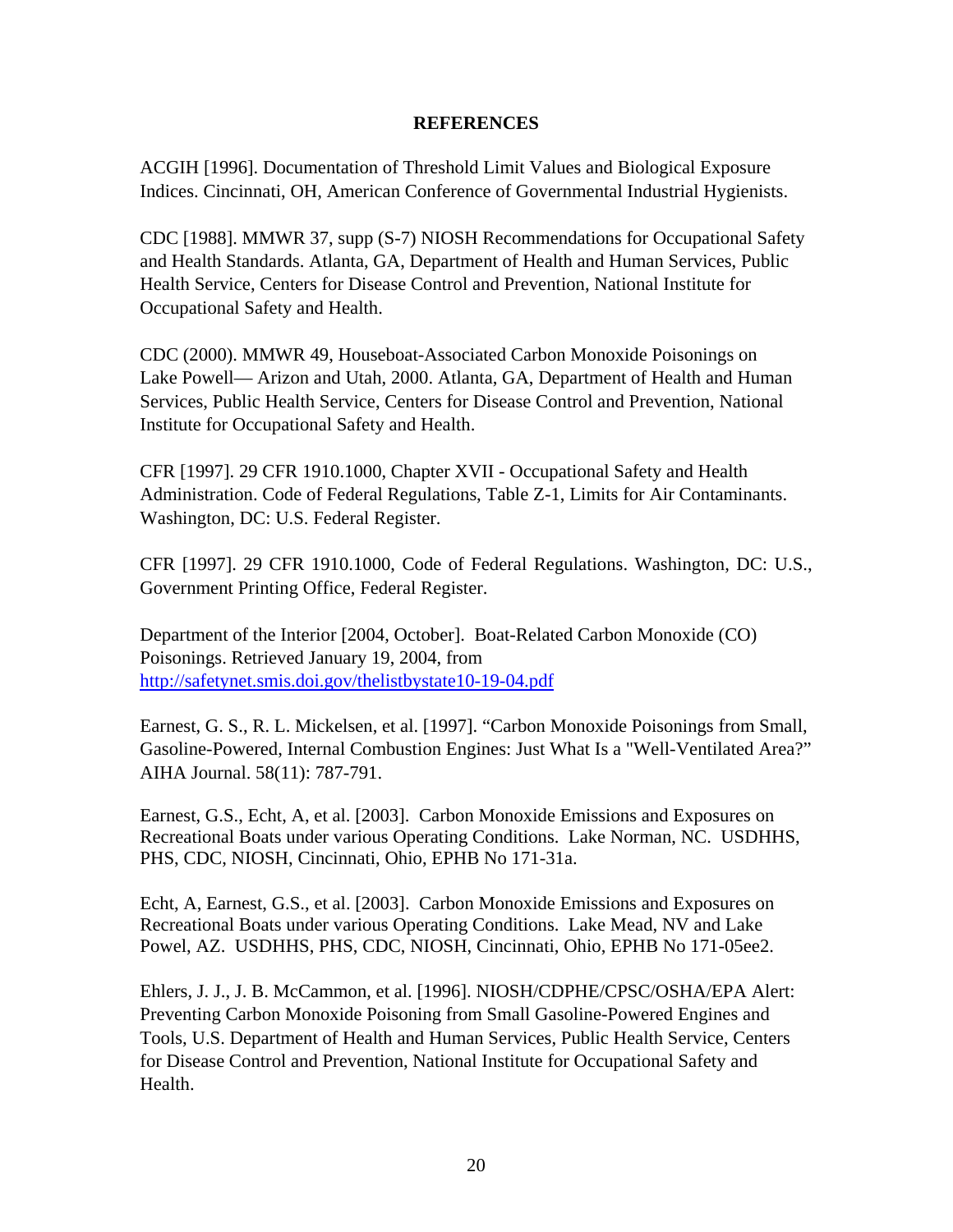EPA [1991]. Air Quality Criteria for Carbon Monoxide. Washington, DC, U.S. Environmental Protection Agency.

EPA [1996]. Environmental Fact Sheet: Emission Standards for New Gasoline Marine Engines. Ann Arbor, Michigan, Environmental Protection Agency**:** 4.

Forbes, W. H., F. Sargent, et al. [1945]. "The Rate of CO Uptake by Normal Man." Am Journal of Physiology 143:594-608.

Kales, S. N. [1993]. Carbon Monoxide Intoxication. American Family Physician 48(6):1100-1104.

Kovein, R. J., G. S. Earnest, et al. [1998]. CO Poisoning from Small Gasoline-Powered Engines: A Control Technology Solution, U.S. Department of Health and Human Services, Public Health Service, Centers for Disease Control and Prevention, National Institute for Occupational Safety and Health.

Mann, L.W. [2004]. Carbon Monoxide Exposure While Operating an Inboard Boat and Related Water Sports Activities. Retrieved March 13, 2007 from www.freshairexhaust.com

NIOSH [1972]. Criteria for a Recommended Standard: Occupational Exposure to Carbon Monoxide. Cincinnati, OH, National Institute for Occupational Safety and Health.

NIOSH [1977]. Occupational Diseases: A Guide to their Recognition. Cincinnati, OH, National Institute for Occupational Safety and Health.

NIOSH [1979]. A Guide to Work Relatedness of Disease. Cincinnati, OH, Department of Health Education and Welfare, Public Health Service, Centers for Disease Control, National Institute for Occupational Safety and Health.

NIOSH [2000]. Pocket Guide to Chemical Hazards and Other Databases: Immediately Dangerous to Life and Health Concentrations, DHHS (NIOSH).

NIOSH [2005]. Reducing Carbon Monoxide Exposure by Optimization of the Fresh Air Exhaust System, DHHS (NIOSH).

Proctor, N. H., J. P. Hughes, et al. [1988]. Chemical Hazards of the Workplace. Philadelphia, PA, J.P. Lippincott Co.

USCG/ABYC [2003]. Safe Distance Study. Solomon Islands Road, Edgewater MD. 1-15

WHO [1999]. Environmental Health Criteria 213 - Carbon Monoxide (Second Edition). Geneva, Switzerland, World Health Organization.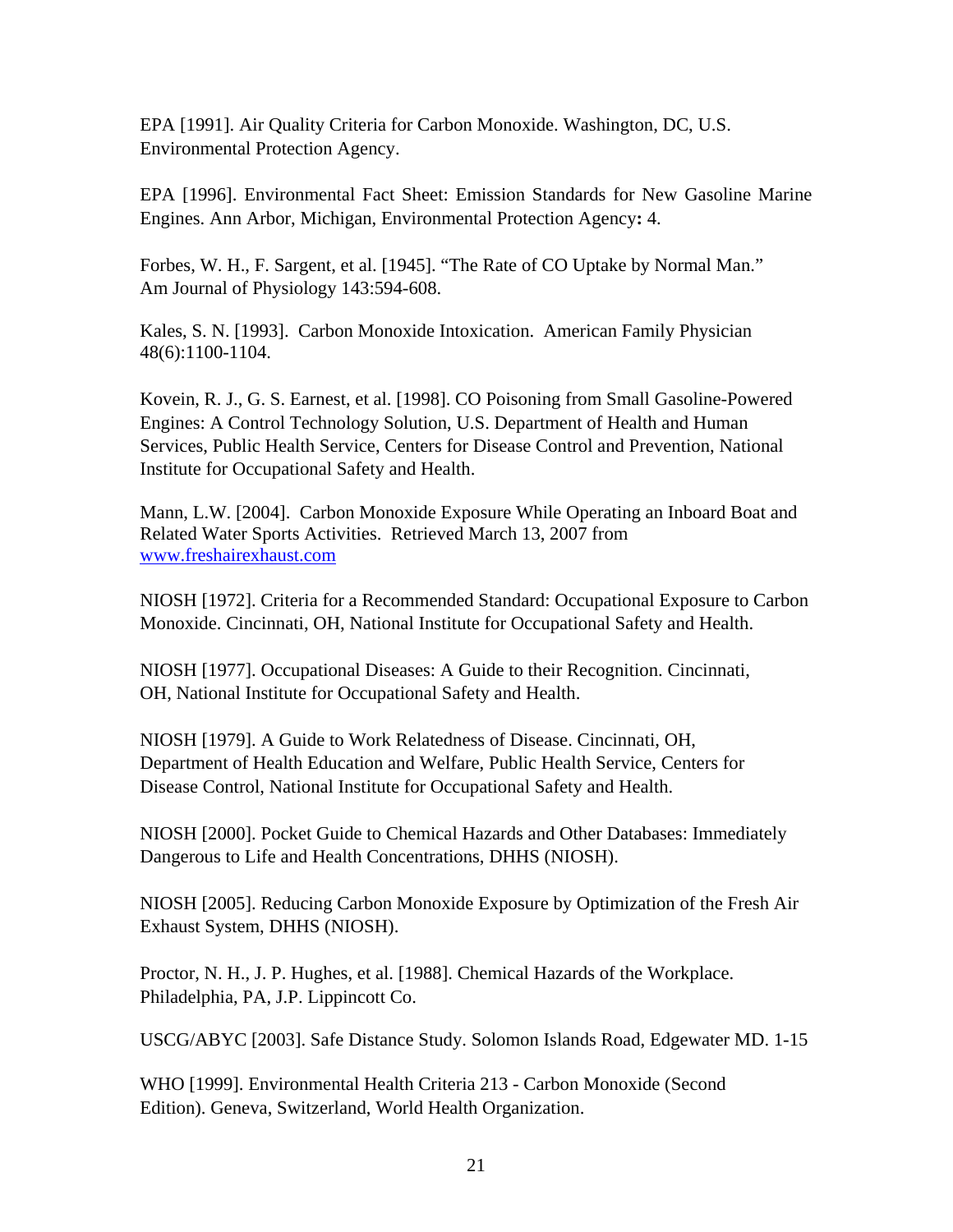## **Evaluation of CO Concentration With and Without Catalytic Emission Controls from Gasoline Propulsion Engines. Punta Gorda, FL. December 12 & 13, 2006.**

| <b>Experiment#</b> | <b>Speed</b> | <b>Direction</b>       | <b>Boat</b>             |
|--------------------|--------------|------------------------|-------------------------|
| 1                  | 5            | South                  | 1                       |
| 2                  | 5            | North                  | 1                       |
| 3                  | 10           | South                  | 1                       |
| 4                  | 10           | North                  | 1                       |
| 5                  | 15           | South                  | 1                       |
| 6                  | 15           | North                  | 1                       |
| 7                  | 25           | South                  | 1                       |
| 8                  | 25           | North                  | 1                       |
| 9                  | Open         | South                  | 1                       |
| 10                 | Open         | North                  | 1                       |
| 11                 | 5            | South                  | 2                       |
| 12                 | 5            | North                  | $\overline{c}$          |
| 13                 | 10           | South                  | $\overline{\mathbf{c}}$ |
| 14                 | 10           | North                  | $\overline{2}$          |
| 15                 | 15           | South                  | $\overline{c}$          |
| 16                 | 15           | North                  | $\overline{\mathbf{c}}$ |
| 17                 | 25           | South                  | $\overline{2}$          |
| 18                 | 25           | North                  |                         |
| 19                 | Open         | $\frac{2}{2}$<br>South |                         |
| 20                 | Open         | North                  | $\overline{2}$          |

## **Table 1: Experiment Conditions, Boats 1 & 2**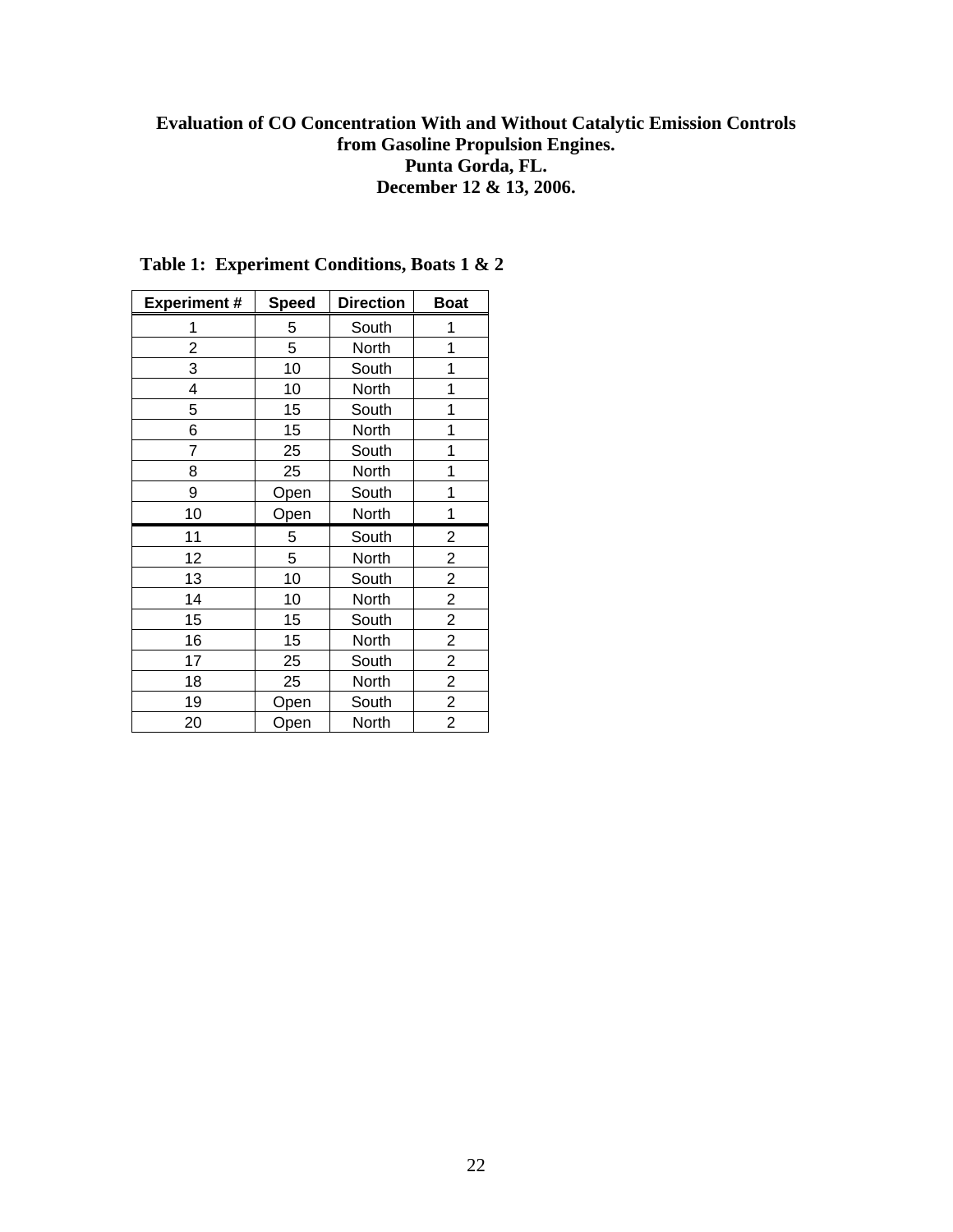## **Table 2: Mean ToxiUltra (TU) CO Values, Boat 1 (with catalyst).**

| <b>Experiment#</b> | TU 1   | TU 2  | TU 3   | TU 4  | TU 5 | TU <sub>6</sub> | TU 7 | TU 8 | TU 9 |
|--------------------|--------|-------|--------|-------|------|-----------------|------|------|------|
|                    | 340.81 | 61.99 | 96.3   | 3.065 | 1.12 | 1.38            | 1.95 | 1.03 | 0.49 |
| $\mathbf{2}$       | 39.04  | 84    | 337.57 | 2.88  | 1.08 | 2.08            | 5.42 | 0.78 | 0.75 |
| 3                  | 15.37  | 3.82  | 6.92   | 2.59  | 0.84 | 0.41            | 0.37 | 0.54 | 0.64 |
| 4                  | 7.83   | 12.76 | 25.55  | 3     | 1.46 | 1.21            |      | 0.56 | 0.3  |
| 5                  | 9.29   | 7.27  | 2.86   | 2.22  | 0.29 | 0.11            | 0    | 0.65 | 0.65 |
| 6                  | 5.23   | 8.8   | 6.25   | 2.46  | 0.82 | 1.17            | 0.98 | 0.38 | 0.69 |
| 7                  | 5.83   | 3.06  | 1.63   | 2.66  | 0.4  | 0.53            | 0.53 | 0.6  | 0.53 |
| 8                  | 2.71   | 2.06  | 5.75   | 2.28  | 0.43 | 0.87            | 0.43 | 0.34 | 0.43 |
| 9                  | 212.5  | 30.81 | 14.56  | 2.87  | 0.56 | 0.87            | 0.56 | 0.81 | 0.56 |
| 10                 | 43.41  | 52.35 | 291.52 |       | 0.05 | 0.76            | 0.11 | 0.58 | 0.41 |

All measurements are expressed in parts per million (ppm)

## **Table 3: Maximum ToxiUltra (TU) CO Values, Boat 1 (with catalyst).**

| Above 50 ppm   |  |
|----------------|--|
| Above 200 ppm  |  |
| Above 1000 ppm |  |

| <b>Experiment#</b> | TU <sub>1</sub> | TU 2 | TU <sub>3</sub> | TU <sub>4</sub> | TU <sub>5</sub> | TU <sub>6</sub> | TU 7 | TU <sub>8</sub> | TU 9 |
|--------------------|-----------------|------|-----------------|-----------------|-----------------|-----------------|------|-----------------|------|
|                    | 555             | 167  | 642             | 4               | 5               |                 | 7    | 2               | 2    |
| 2                  | 105             | 230  | 601             | 4               | $\overline{2}$  | 3               | 12   | 2               | 2    |
| 3                  | 30              | 9    | 282             | 4               | 4               | 2               | 2    | 2               | 3    |
| 4                  | 37              | 61   | 124             | 3               | 8               | 2               | 3    | 2               | 2    |
| 5                  | 17              | 15   | 9               | 3               |                 | 4               | 0    | $\overline{2}$  |      |
| 6                  | 11              | 13   | 18              | 3               | 2               | っ               | 2    |                 | 2    |
|                    | 26              | 9    | 12              | 4               | 2               | 2               | 2    |                 |      |
| 8                  | 9               | 6    | 13              | 3               |                 | 2               | и    |                 |      |
| 9                  | 294             | 52   | 71              | 4               |                 | 2               |      |                 |      |
| 10                 | 126             | 82   | 367             | 2               |                 |                 |      |                 |      |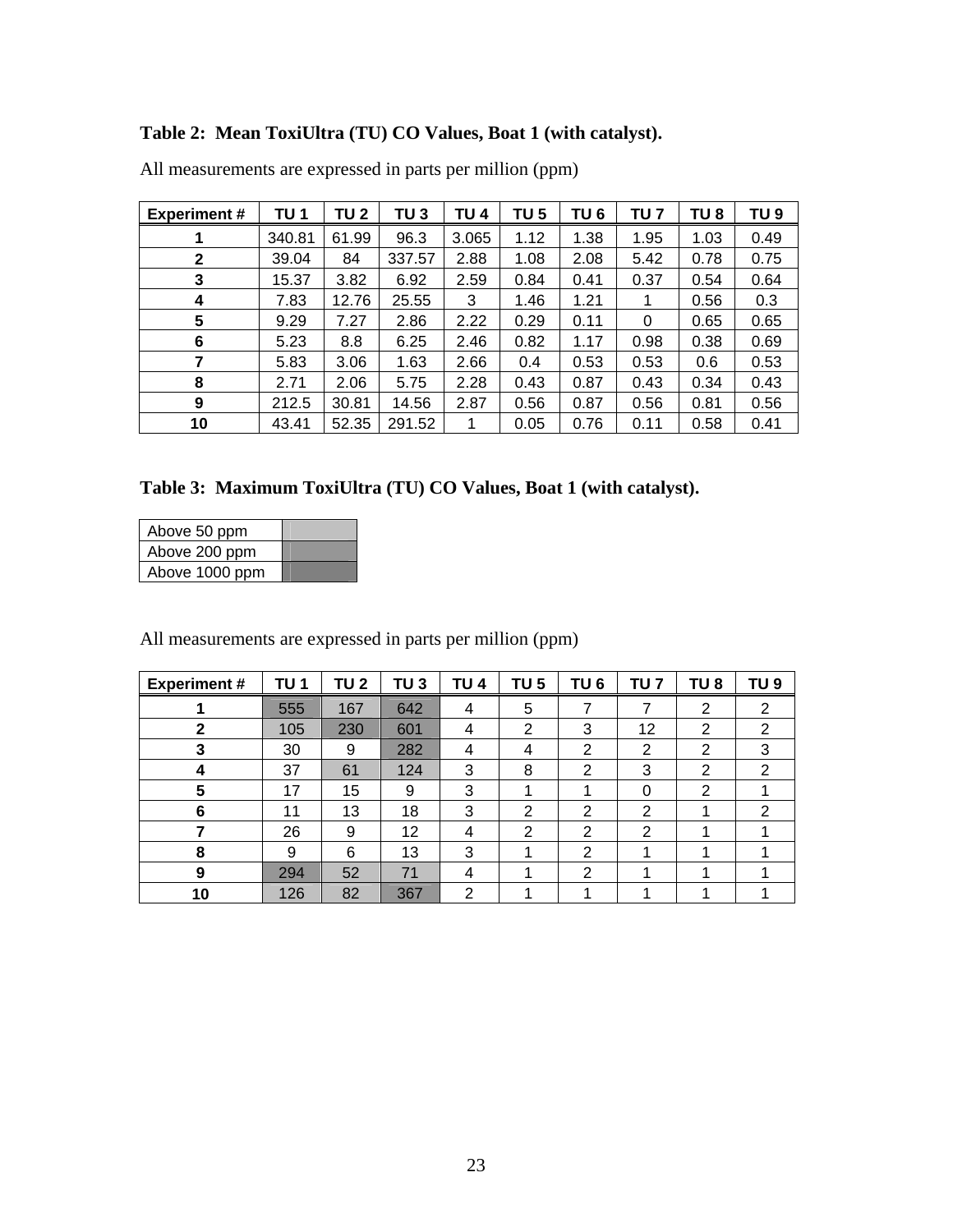# **Table 4: Mean ToxiUltra (TU) CO Values, Boat 2 (without catalyst).**

| <b>Experiment #</b> | TU 1    | <b>TU 2</b> | TU 3    | TU 4  | TU 5  | TU 6  | TU 7   | TU <sub>8</sub> | TU <sub>9</sub> |
|---------------------|---------|-------------|---------|-------|-------|-------|--------|-----------------|-----------------|
| 11                  | 1131.85 | 1146.16     | 1229.58 | 10.24 | 11.04 | 7.3   | 10.43  | 86.72           | 2.48            |
| 12                  | 536.73  | 1146.11     | 1223.42 | 6.55  | 7.78  | 26.96 | 154.24 | 4.06            | 1.04            |
| 13                  | 377.04  | 357.61      | 403.25  | 3.95  | 7.51  | 3.69  | 1.54   | 2.74            | 0.91            |
| 14                  | 803.35  | 767.76      | 1229.1  | 5.12  | 38.5  | 27.43 | 49.23  | 2.28            | 1.06            |
| 15                  | 373.46  | 701         | 1229.26 | 9.97  | 3.7   | 1.21  |        | 6.75            | 1.14            |
| 16                  | 24.82   | 223.31      | 870.26  | 2.7   | 4.39  | 10.75 | 2.04   | 0.63            | 0.73            |
| 17                  | 169.03  | 267.1       | 546.56  | 3.93  | 1.66  | 6.3   | 0.33   | 5.9             | 1.06            |
| 18                  | 17.56   | 136.56      | 450.76  | 2.63  | 0.13  | 3.26  | 0.8    | 0.4             | 0.3             |
| 19                  | 197     | 392.27      | 505.11  | 0.94  | 1.11  | 12    | 0.05   | 0.44            | 0.44            |
| 20                  | 20.82   | 369.64      | 755     | 0.88  | 0.05  | 9.17  | 0      | 0.29            | 0.29            |

All measurements are expressed in parts per million (ppm)

| Table 5: Maximum ToxiUltra (TU) CO Values, Boat 2 (without catalyst). |  |  |  |
|-----------------------------------------------------------------------|--|--|--|
|                                                                       |  |  |  |

| Above 50 ppm   |  |
|----------------|--|
| Above 200 ppm  |  |
| Above 1000 ppm |  |

| <b>Experiment#</b> | TU 1 | TU 2 | TU 3 | TU 4 | TU 5 | TU 6 | TU 7 | TU <sub>8</sub> | TU <sub>9</sub> |
|--------------------|------|------|------|------|------|------|------|-----------------|-----------------|
| 11                 | 1135 | 1151 | 1231 | 15   | 20   | 39   | 16   | 186             | 10              |
| 12                 | 1135 | 1151 | 1233 | 13   | 15   | 51   | 336  | 14              | 2               |
| 13                 | 658  | 1151 | 1233 | 27   | 112  | 89   | 18   | 22              | $\overline{2}$  |
| 14                 | 1135 | 1151 | 1230 | 23   | 296  | 230  | 109  | 9               | 2               |
| 15                 | 1135 | 1151 | 1233 | 98   | 31   | 5    | 5    | 58              | 5               |
| 16                 | 287  | 452  | 1235 | 4    | 52   | 46   | 8    | 5               | 2               |
| 17                 | 675  | 1151 | 1236 | 8    | 5    | 23   | 2    | 14              | 4               |
| 18                 | 44   | 226  | 634  | 3    | 1    | 9    | 3    | 2               |                 |
| 19                 | 251  | 451  | 1235 | 4    | 4    | 17   | 4    | $\overline{2}$  |                 |
| 20                 | 112  | 565  | 1031 | 4    | л    | 22   | 0    |                 |                 |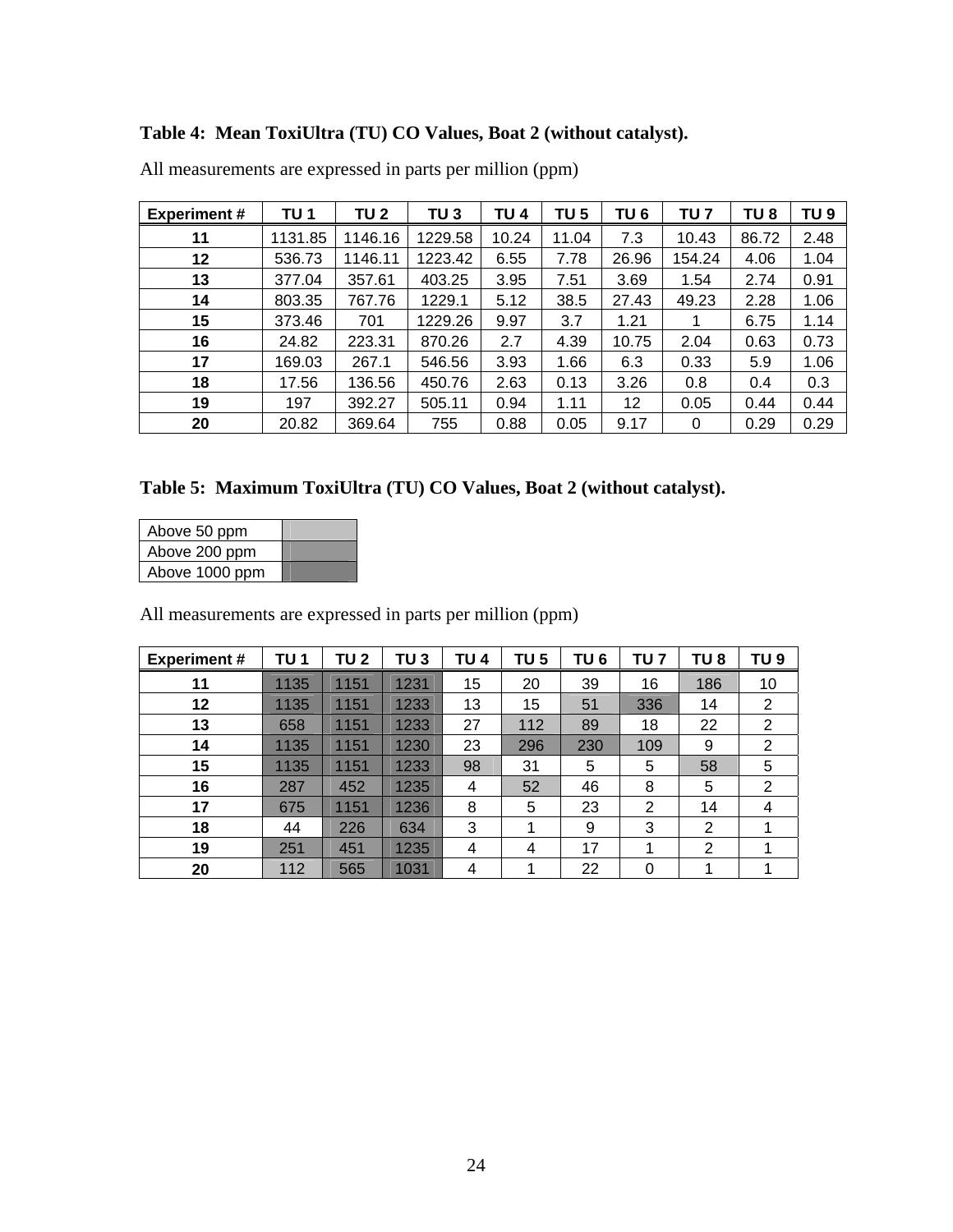## **Table 6: Mean PAC III CO Values, Boat 1 (with catalyst).**

| <b>Experiment#</b> | <b>PAC III 355</b> | <b>PAC III 357</b> |
|--------------------|--------------------|--------------------|
|                    | 112.5              | 81.71              |
| $\mathbf{2}$       | 56.33              | 204.5              |
| 3                  | 0.15               | 1.09               |
| 4                  | 0.16               | 18.83              |
| 5                  |                    | 1.13               |
| 6                  | ი                  | 0.19               |
| 7                  | ი                  | 0.33               |
| 8                  |                    |                    |
| 9                  | 105.62             | 15                 |
| 10                 | 17.22              | 172.22             |

All measurements are expressed in parts per million (ppm)

## **Table 7: Maximum PAC III CO Values, Boat 1 (with catalyst).**

| Above 50 ppm   |  |
|----------------|--|
| Above 200 ppm  |  |
| Above 1000 ppm |  |

| <b>Experiment#</b> | <b>PAC III 355</b> | <b>PAC III 357</b> |
|--------------------|--------------------|--------------------|
|                    | 215                | 395                |
| $\mathbf{2}$       | 160                | 345                |
| 3                  | 5                  | 15                 |
| 4                  | 5                  | 65                 |
| 5                  |                    | 10                 |
| 6                  |                    | 5                  |
|                    |                    | 5                  |
| 8                  |                    | O                  |
| 9                  | 165                | 45                 |
| 10                 | 45                 | 220                |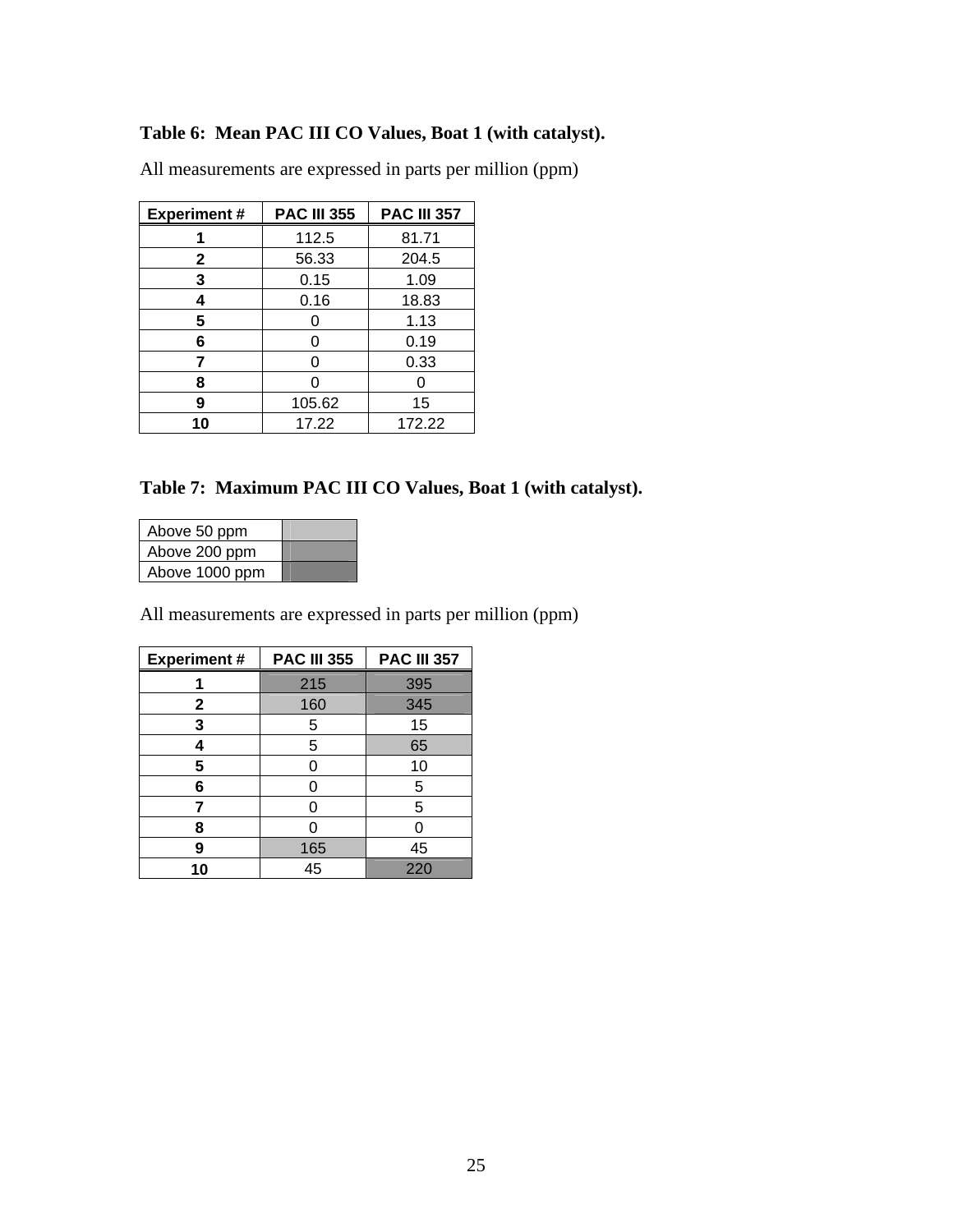## **Table 8: Mean PAC III CO Values, Boat 2 (without catalyst).**

| <b>Experiment#</b> | <b>PAC III 355</b> | <b>PAC III 357</b> |
|--------------------|--------------------|--------------------|
| 11                 | 1906.56            | 677.18             |
| 12                 | 1105.66            | 1186               |
| 13                 | 1856.83            | 1742.83            |
| 14                 | 469.54             | 385.45             |
| 15                 | 217.85             | 265                |
| 16                 | 480.23             | 340                |
| 17                 | 501.78             | 434.64             |
| 18                 | 2697.33            | 967.66             |
| 19                 | 437.22             | 276.66             |
| 20                 | 406.11             | 193.88             |

All measurements are expressed in parts per million (ppm)

## **Table 9: Maximum PAC III CO Values, Boat 2 (without catalyst).**

| Above 50 ppm   |  |
|----------------|--|
| Above 200 ppm  |  |
| Above 1000 ppm |  |

| <b>Experiment#</b> | <b>PAC III 355</b> | <b>PAC III 357</b> |  |
|--------------------|--------------------|--------------------|--|
| 11                 | 3940               | 2220               |  |
| 12                 | 2780               | 2980               |  |
| 13                 | 3860               | 4000               |  |
| 14                 | 1300               | 1490               |  |
| 15                 | 775                | 445                |  |
| 16                 | 1050               | 695                |  |
| 17                 | 3240               | 1810               |  |
| 18                 | 1590<br>5100       |                    |  |
| 19                 | 1280               | 1070               |  |
| 20                 | 535                | 280                |  |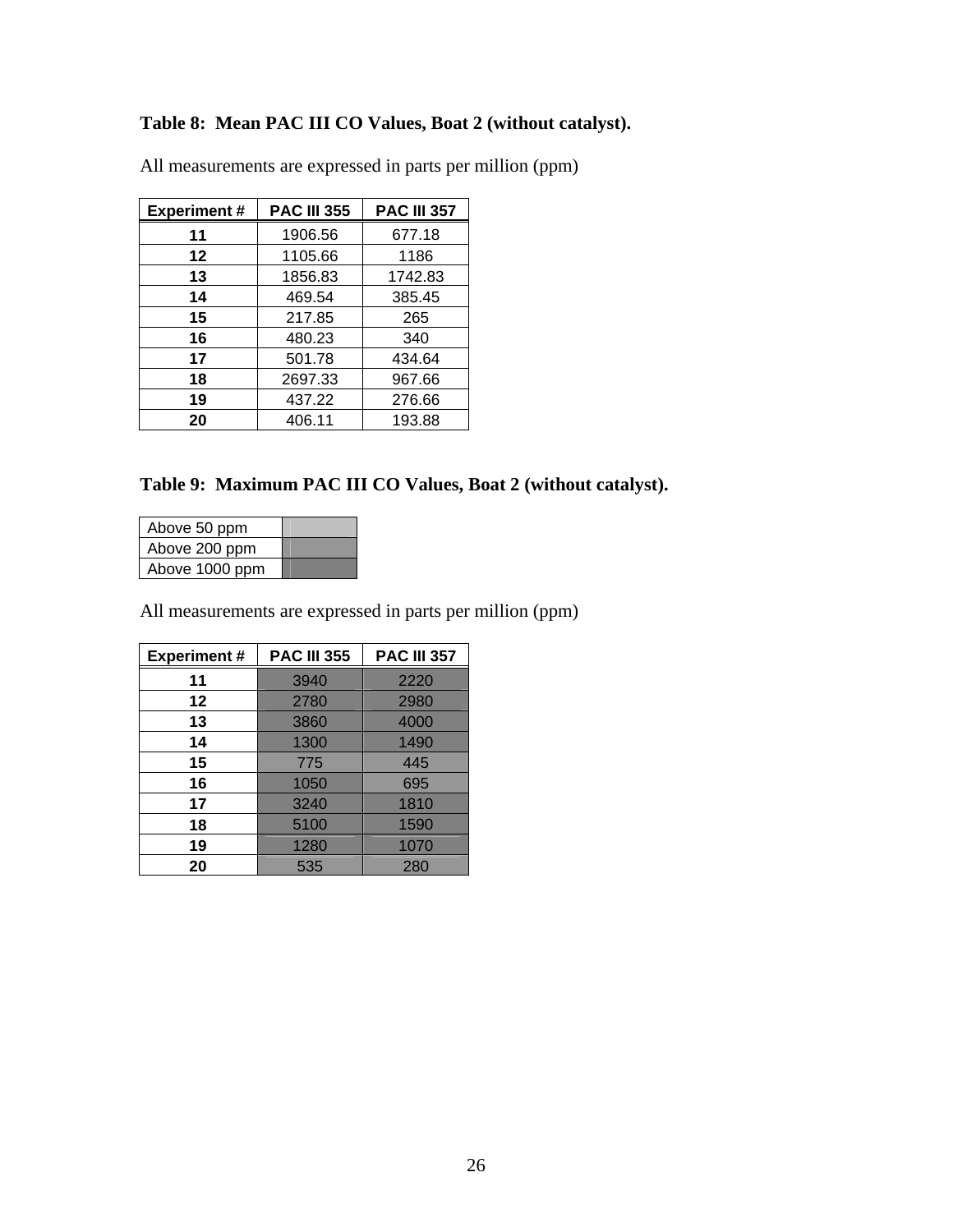## **Table 10: Ferret Emissions Analyzer Data Boat 1 vs. Boat 2**

|            | CO concentrations in ppm |               |  |
|------------|--------------------------|---------------|--|
| Time (sec) | <b>Boat 2</b>            | <b>Boat 1</b> |  |
| 10         | 14,000                   | 12,500        |  |
| 20         | 14000                    | 2,100         |  |
| 40         | 13000                    | 500           |  |
| 60         | 10300                    | 400           |  |
| 90         | 13000                    | 1,100         |  |
| 120        | 12900                    | 800           |  |
| 420        | ΝS                       | 300           |  |
| 450        | ΝS                       | 700           |  |
| 510        | <b>NS</b>                | 800           |  |

All measurements are expressed in parts per million (ppm)

NS: Not Sampled

## **Table 11: Reduction (%) vs. Time from Cold Crank Start**

| Time (sec) | % Reduction |
|------------|-------------|
| 10         | 10.71       |
| 20         | 85.00       |
| 40         | 96.15       |
| 60         | 96.12       |
| 90         | 91.54       |
| 120        | 93.80       |

## **Table 12: Detector Tube Readings, Boats 1 & 2.**

| <b>Boat</b> | <b>Condition</b>      | <b>Concentration</b><br>(ppm) |
|-------------|-----------------------|-------------------------------|
| Boat 1      | 5 mph, heading South  | 50                            |
| Boat 1      | 5 mph, heading North  | 40                            |
| Boat 1      | 10 mph, heading South | $\overline{2}$                |
| Boat 2      | 5 mph, heading South  | 3,000                         |
| Boat 2      | 5 mph, heading North  | >5,000                        |
| Boat 2      | 10 mph, heading South | 1,000                         |
| Boat 2      | 10 mph, heading North | > 3,000                       |
| Boat 2      | 15 mph, heading South | 1,500                         |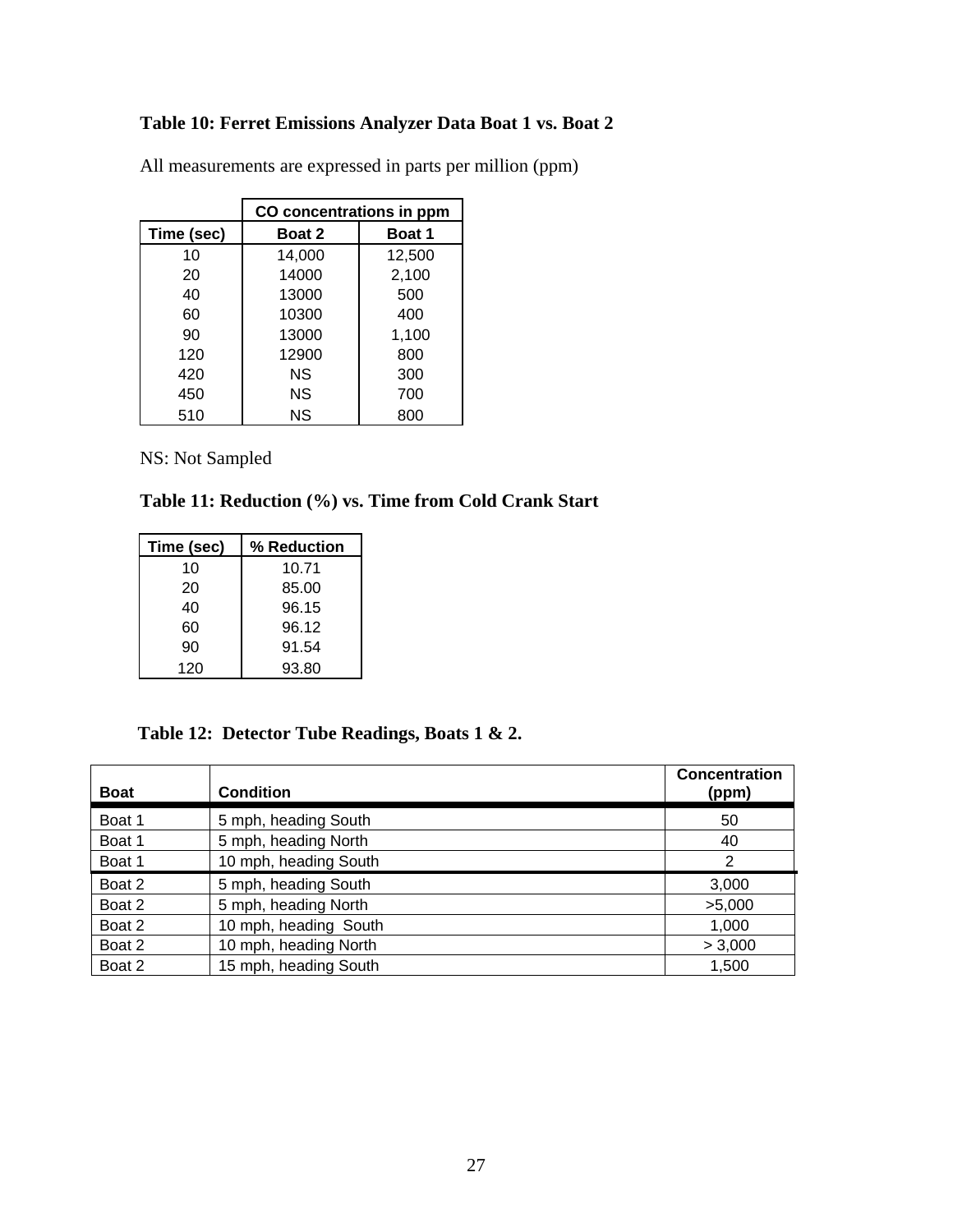| <b>Boat</b> | <b>Condition</b>            | <b>Velocity (mph)</b> |
|-------------|-----------------------------|-----------------------|
| Boat 1      | 5 mph, heading South        | 5.31                  |
| Boat 1      | 5 mph, heading North        | 8.64                  |
| Boat 1      | 10 mph, heading South       | 8.61                  |
| Boat 1      | 10 mph, heading North       | 6.57                  |
| Boat 1      | 15 mph, heading South       | 7.84                  |
| Boat 1      | 15 mph, heading North       | 9.22                  |
| Boat 1      | 25 mph, heading South       | 9.28                  |
| Boat 1      | 25 mph, heading North       | 8.61                  |
| Boat 1      | Open Throttle heading South | 9.87                  |
| Boat 1      | Open Throttle heading North | 9.91                  |
| Boat 2      | 5 mph, heading South        | 2.69                  |
| Boat 2      | 5 mph, heading North        | 1.65                  |
| Boat 2      | 10 mph, heading South       | 2.32                  |
| Boat 2      | 10 mph, heading North       | 2.86                  |
| Boat 2      | 15 mph, heading South       | 2.63                  |
| Boat 2      | 15 mph, heading North       | 2.69                  |
| Boat 2      | 25 mph, heading South       | 3.33                  |
| Boat 2      | 25 mph, heading North       | 1.74                  |
| Boat 2      | Open Throttle heading South | 2.89                  |
| Boat 2      | Open Throttle heading North | 3.33                  |

# **Table 13: Relative Wind Velocities, Boats 1 & 2.**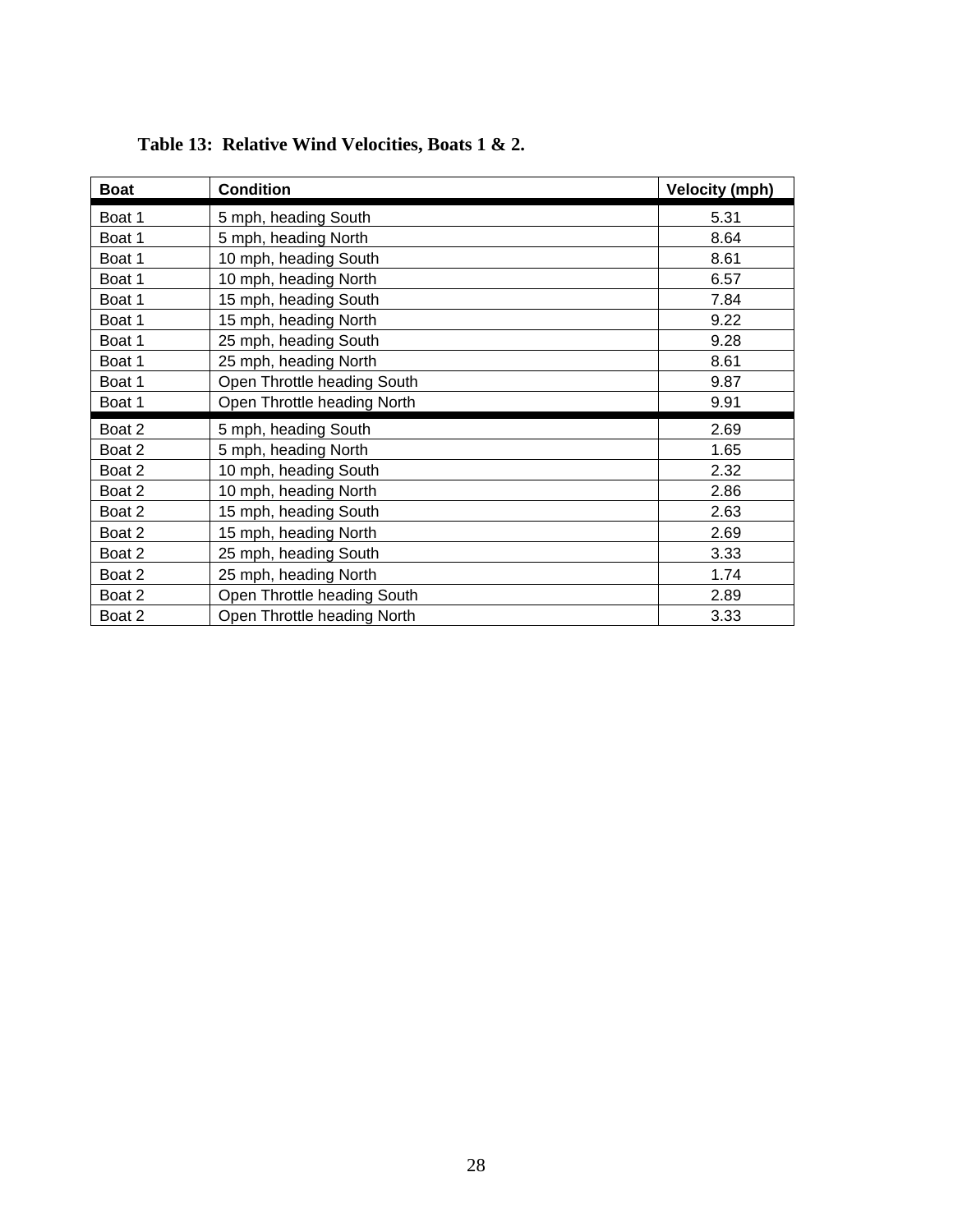

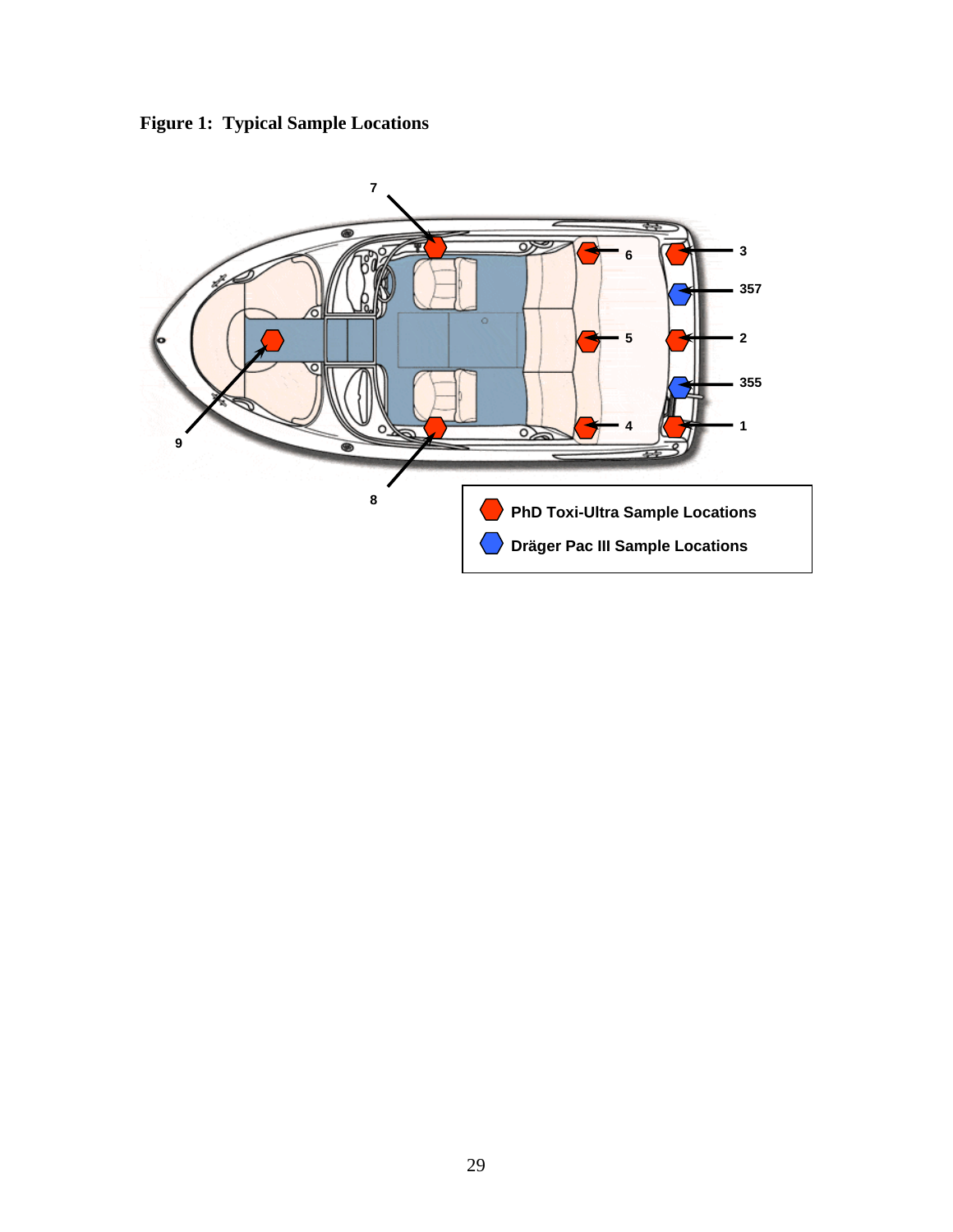

**Figure 2: CO Distribution from Indmar Technology heading South** 

**Figure 3: CO Distribution from Indmar Technology heading North** 

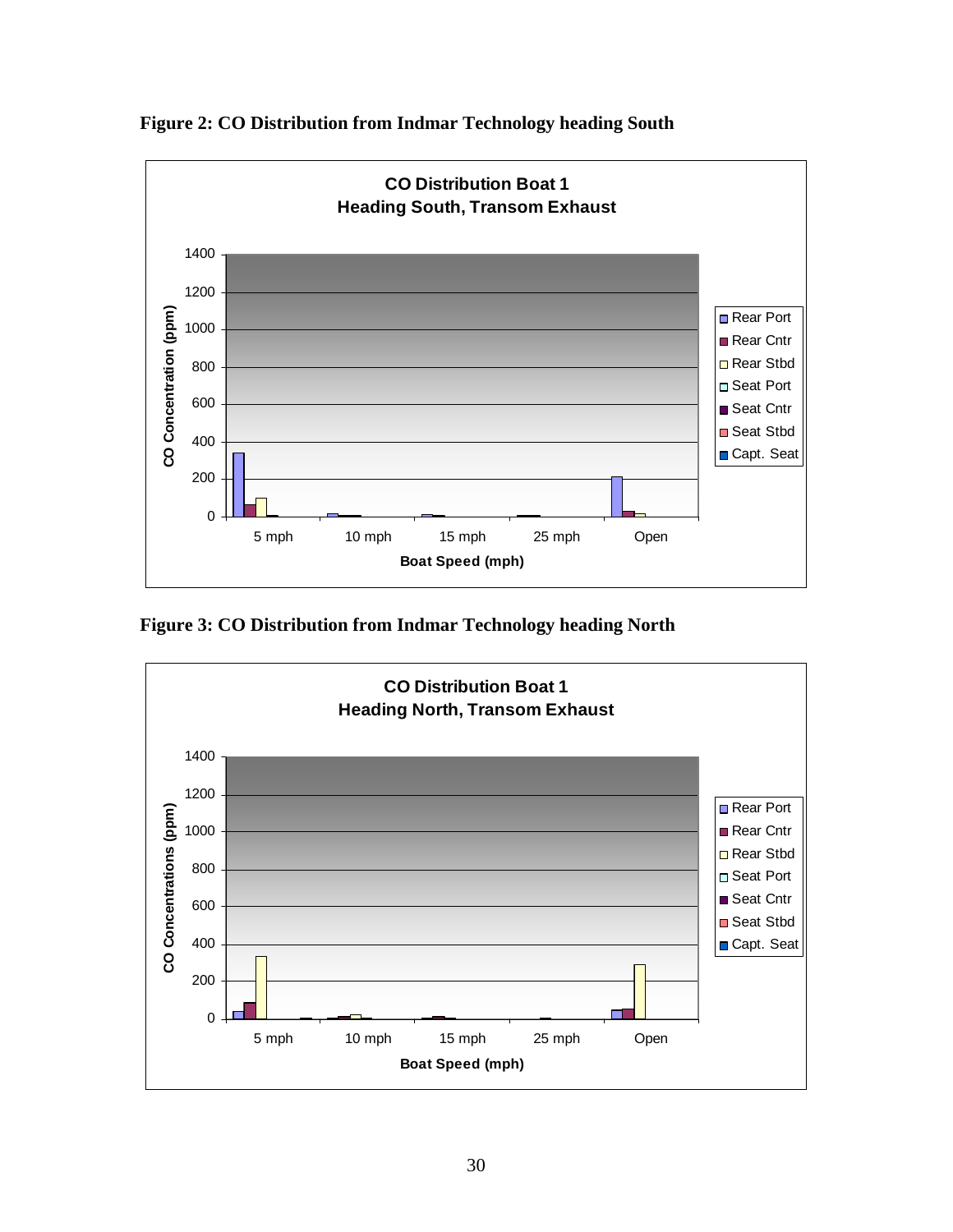

**Figure 4: CO Distribution from Standard Technology heading South** 

**Figure 5: CO Distribution from Standard Technology heading North** 

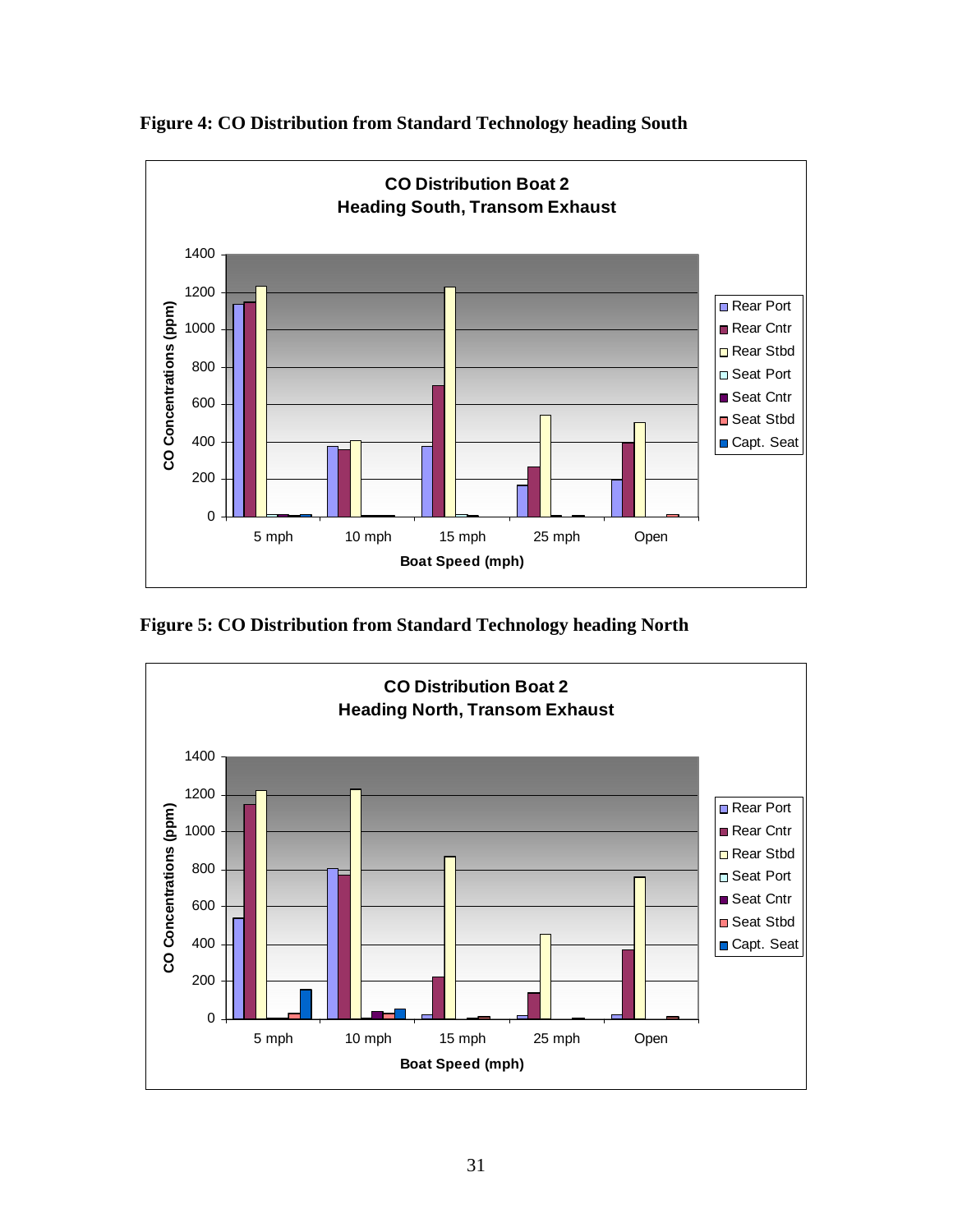

**Figure 6: Comparison of CO Distribution from PAC III Data heading South** 

**Figure 7: Comparison of CO Distribution from PAC III Data heading North**